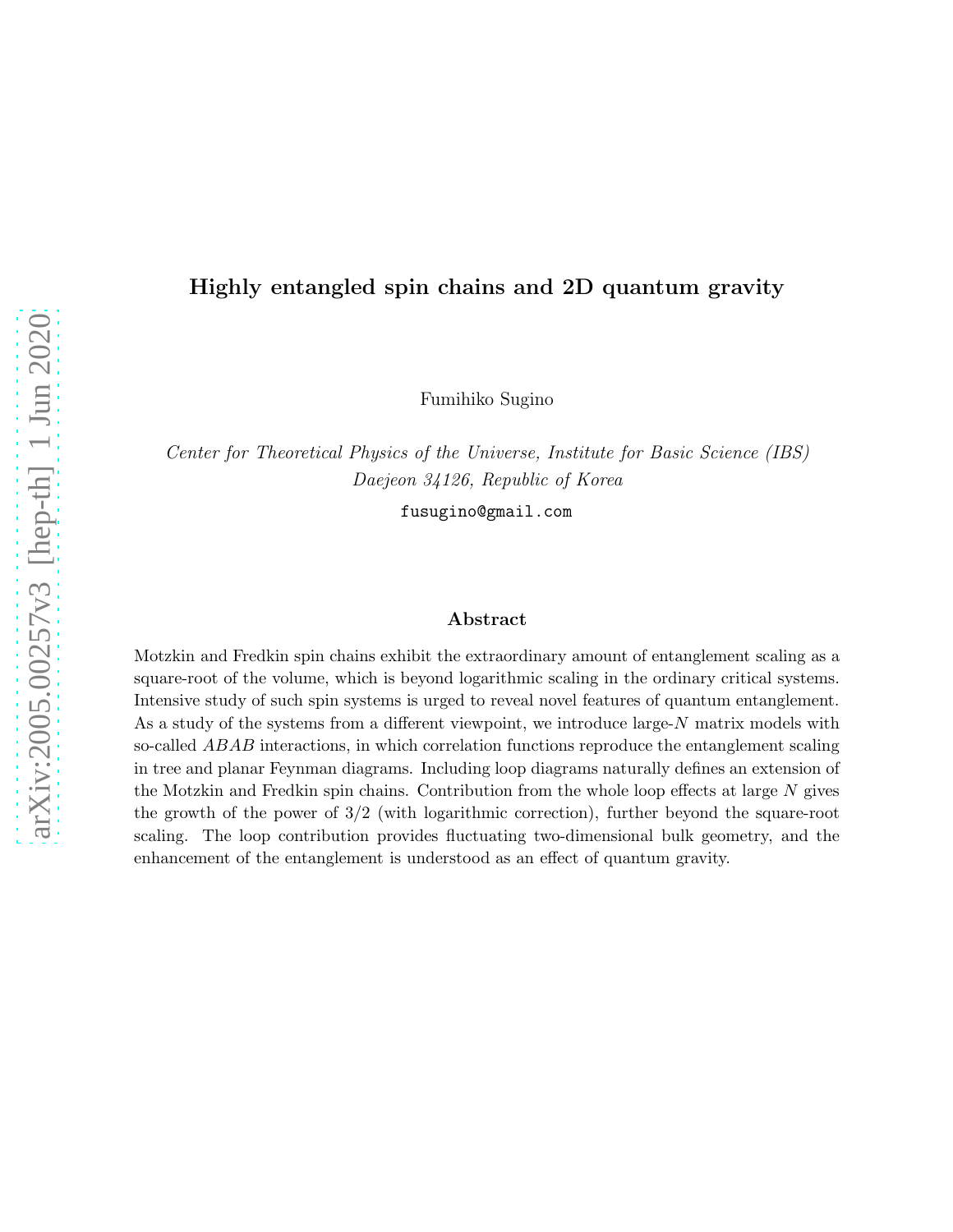# 1 Introduction

Entanglement is one of the most characteristic features of quantum mechanics, which provides correlations between objects that are unexplainable within classical mechanics. For a given system S that is supposed to be divided into two subsystems A and B, the reduced density matrix of  $A$  is defined by tracing out the degrees of freedom of  $B$  in the density matrix of the total system  $\rho_S$ :  $\rho_A = \text{Tr}_B \rho_S$ , where  $\text{Tr}_B$  means the trace over the Hilbert space belonging to B. Even if  $\rho_S$  is a pure state, i.e., can be expressed as the form  $\rho_S = |\psi\rangle\langle\psi|$  for some state  $|\psi\rangle$ ,  $\rho_A$  is no longer so in general and takes a form like  $\rho_A = c_1|\psi_1\rangle\langle\psi_1| + c_2|\psi_2\rangle\langle\psi_2| + \cdots$  ( $c_i$ 's are positive numbers summed to 1) that is called a mixed state. As a measure of the entanglement, the entanglement entropy (EE) is defined as the von Neumann entropy with respect to  $\rho_A$ :

<span id="page-1-0"></span>
$$
S_A = -\text{Tr}(\rho_A \ln \rho_A),\tag{1.1}
$$

which vanishes for the pure states but not for the mixed states.  $\rho_A$  carries information of interactions between A and B, some of which can be read off through  $(1.1)$ . We can say that difference of the behavior of [\(1.1\)](#page-1-0) reflects difference of dynamical property of the system.

Let us consider ground states of quantum many-body systems with local interactions. Normally, their EEs are proportional to the area of the boundaries of  $A$  and  $B$  (called as area law [\[1\]](#page-26-0)). This can be naturally understood in gapped systems because the correlation length is finite and relevant interactions to the EE are localized along the boundaries. However, gapless systems are exceptional. For example, in  $(1 + 1)$ -dimensional conformal field theory, the EE violates the area law by a logarithmic factor, namely grows as the logarithm of the volume of the subsystem [\[2](#page-26-1)[–4\]](#page-26-2). Recently, Movassagh and Shor discovered a quantum spin chain (called as Motzkin spin chain), whose EE grows as a square-root of the volume and greatly violates the area law in spite of local interactions [\[5\]](#page-26-3). A different spin chain with smaller degrees of freedom but exhibiting the same scaling of the EE, called as Fredkin spin chain, was constructed by Salberger and Korepin [\[6,](#page-26-4) [7\]](#page-26-5).

In this paper, we introduce large-N matrix models whose correlation functions at the tree and planar level reproduce the square-root scaling of the EEs of the Motzkin and Fredkin spin chains. By including loop contribution, such matrix models naturally give an extension of the spin chains. By analyzing the exact solution of one of the matrix models, we find that analogous quantity to the EE including loop effects scales as the power of 3/2 (with logarithmic correction) beyond the square-root. Whereas the tree diagrams are called as rainbow diagrams and look like skeletons [\[8\]](#page-26-6), loop effects generate diagrams like fishnets that dominate around a critical point and can be regarded as a random surface. This gives intuitive understanding of the enhancement of the correlation and the entanglement between the subsystems. Since the emerging random surface picture defines quantum gravity on two-dimensional bulk, it would be intriguing to discuss the models from the holographic point of view.

This paper is organized as follows. In sections [2](#page-2-0) and [3](#page-6-0) the Fredkin and Motzkin spin chains and their EEs of ground states are briefly reviewed. In section [4,](#page-8-0) we introduce large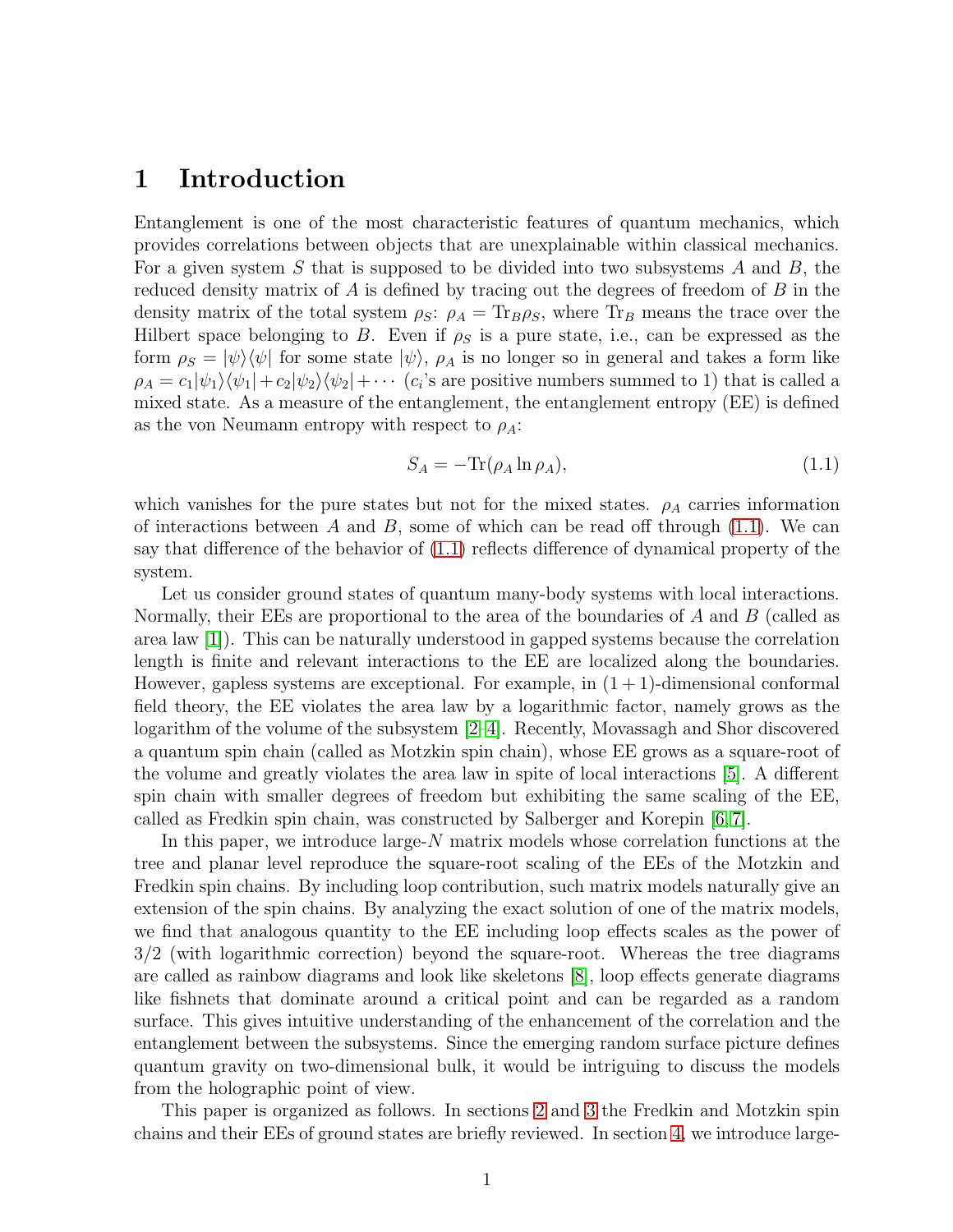N matrix models and their connection to the Fredkin and Motzkin spin chains is discussed. In section [5,](#page-12-0) from the exact solution of one of the matrix models, we compute analog of the EE that includes effects of fluctuating bulk geometry, and find the enhancement of the square-root scaling to the power of 3/2. Section [6](#page-17-0) is devoted to summarize the result and discuss some future directions. The matrix models have so-called ABAB interactions, which are not soluble in the standard manner. In appendix [A,](#page-18-0) we briefly explain the exact solution obtained by character expansion in [\[9\]](#page-27-0). Based on the solution, we compute more nontrivial one-point functions from Schwinger-Dyson (SD) equations in appendix [B,](#page-24-0) which are used in section [5.](#page-12-0)

# <span id="page-2-0"></span>2 Fredkin spin chain

We start with a spin chain of length  $2n$ , where up and down spin degrees of freedom with multiplicity (called as color) s are assigned at each of the lattice sites  $\{1, 2, \dots, 2n\}$ . The up- and down-spin states with color  $k \in \{1, 2, \dots, s\}$  at the site i is expressed as  $|u_i^k\rangle$ and  $\left|d_i^k\right>$ , respectively. The Hamiltonian of the Fredkin spin chain [\[6,](#page-26-4)7] is given by the sum of projection operators:

$$
H_{\mathrm{F},s} = \sum_{j=1}^{2n-2} \sum_{k_1,k_2,k_3=1}^{s} \left\{ \left| U_{j,j+1,j+2}^{k_1,k_2,k_3} \right\rangle \left\langle U_{j,j+1,j+2}^{k_1,k_2,k_3} \right| + \left| D_{j,j+1,j+2}^{k_1,k_2,k_3} \right\rangle \left\langle D_{j,j+1,j+2}^{k_1,k_2,k_3} \right| \right\} + \sum_{j=1}^{2n-1} \sum_{k \neq \ell} \left\{ \left| u_j^k, d_{j+1}^\ell \right\rangle \left\langle u_j^k, d_{j+1}^\ell \right| + \frac{1}{2} \left( \left| u_j^k, d_{j+1}^k \right\rangle - \left| u_j^\ell, d_{j+1}^\ell \right\rangle \right) \left( \left\langle u_j^k, d_{j+1}^k \right| - \left\langle u_j^\ell, d_{j+1}^\ell \right| \right) \right\} + \sum_{k=1}^{s} \left\{ \left| d_1^k \right\rangle \left\langle d_1^k \right| + \left| u_{2n}^k \right\rangle \left\langle u_{2n}^k \right| \right\},
$$
\n(2.1)

where

<span id="page-2-1"></span>
$$
\left| U_{j,j+1,j+2}^{k_1,k_2,k_3} \right\rangle = \frac{1}{\sqrt{2}} \left( \left| u_j^{k_1}, u_{j+1}^{k_2}, d_{j+2}^{k_3} \right\rangle - \left| u_j^{k_1}, d_{j+1}^{k_2}, u_{j+2}^{k_3} \right\rangle \right),
$$
\n
$$
\left| D_{j,j+1,j+2}^{k_1,k_2,k_3} \right\rangle = \frac{1}{\sqrt{2}} \left( \left| u_j^{k_1}, d_{j+1}^{k_2}, d_{j+2}^{k_3} \right\rangle - \left| d_j^{k_1}, u_{j+1}^{k_2}, d_{j+2}^{k_3} \right\rangle \right).
$$
\n(2.2)

The Hamiltonian consists of local interactions ranging up to next-to-nearest neighbors.

For colorless case  $(s = 1)$ , the up- and down-spin states can be represented as arrows in the two-dimensional  $(x, y)$ -plane pointing to  $(1, 1)$  (up-step) and  $(1, -1)$  (down-step), respectively. Then, a spin configuration of the chain corresponds to a length- $2n$  path consisting of the up- and down-steps. The Hamiltonian [\(2.1\)](#page-2-1) has a unique ground state at zero energy, which is superposition of spin configurations with equal weight. Each spin configuration appearing in the superposition is identified with each path of length-2n Dyck walks that are random walks starting at the origin, ending at  $(2n, 0)$ , and restricted to the region  $y \geq 0$ .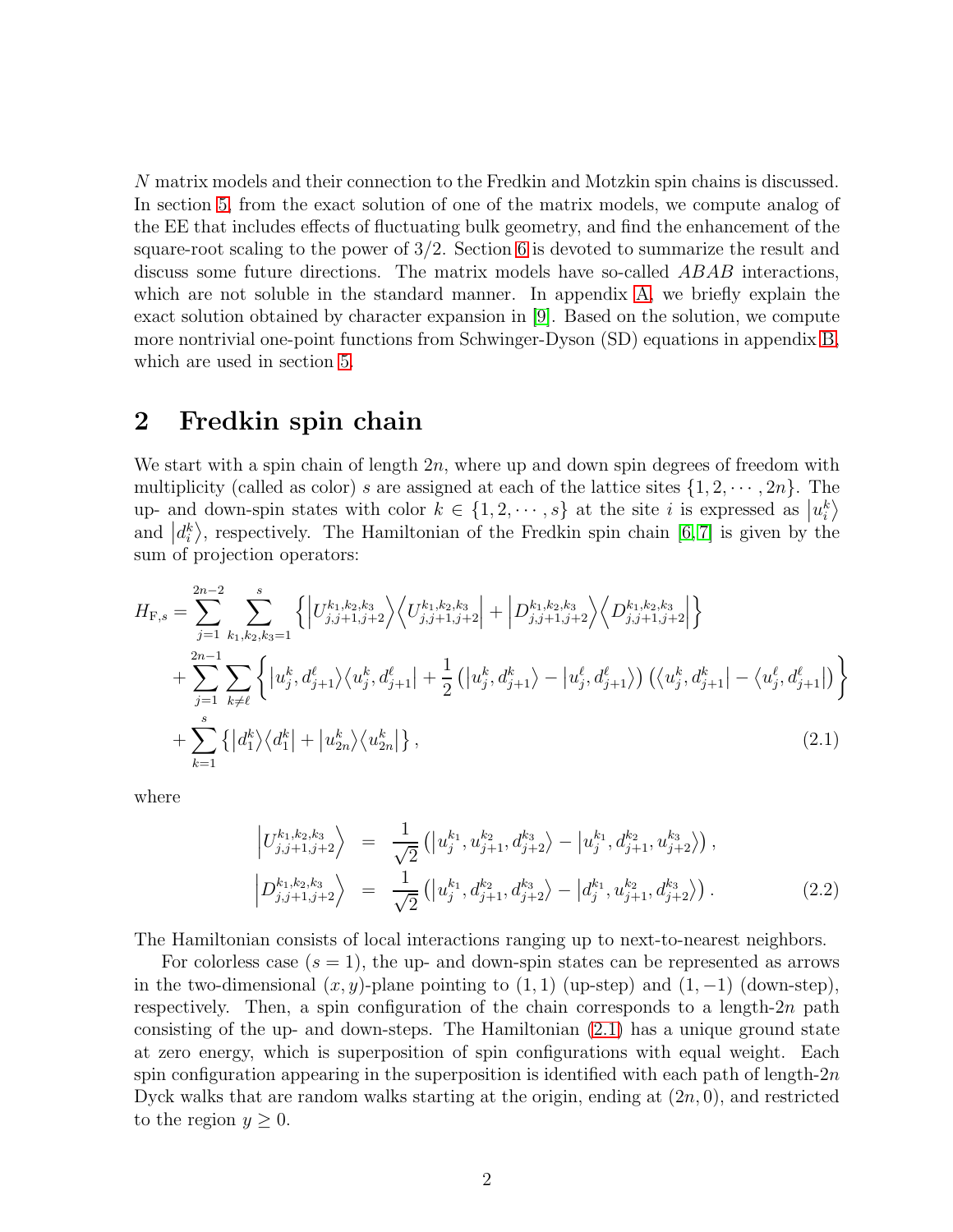For s-color case, the above identification is still valid with each spin state and its corresponding step being endowed with color degrees of freedom. Each spin configuration of the chain corresponds to a length- $2n$  path that consists of the up- and down-steps with colors. The ground state is unique, and corresponds to length-2n colored Dyck walks, in which the color of each up-step should be matched with that of the down-step subsequently appearing at the same height. The other is the same as the colorless case.

The ground state is given by

$$
|P_{\mathcal{F},2n,s}\rangle = \frac{1}{\sqrt{N_{\mathcal{F},2n,s}}} \sum_{w \in P_{\mathcal{F},2n,s}} |w\rangle,
$$
 (2.3)

where  $P_{\text{F},2n,s}$  denotes the formal sum of length-2n colored Dyck walks, w runs over monomials appearing in  $P_{\mathrm{F,2n},s}$ , and  $N_{\mathrm{F,2n},s}$  stands for the number of the length-2n colored Dyck walks:

<span id="page-3-2"></span>
$$
N_{\mathrm{F},2n,s} = s^n N_{\mathrm{F},2n} = \frac{s^n}{n+1} {2n \choose n}.
$$
 (2.4)

 $N_{\text{F, }2n}$  denotes the number of colorless Dyck walks of length  $2n$ , which is equal to the *n*-th Catalan number.  $N_{\text{F},2n,s}$  can be obtained by setting all the  $u^k$  and  $d^k$  to 1 in  $P_{\text{F},2n,s}$ . For example,  $2n = 4$  case reads

<span id="page-3-1"></span>
$$
P_{\mathrm{F},4,s} = \sum_{k,\ell=1}^{s} \left( u^k d^k u^{\ell} d^{\ell} + u^k u^{\ell} d^{\ell} d^k \right), \qquad (2.5)
$$

$$
|P_{\mathrm{F},4,s}\rangle = \frac{1}{\sqrt{2s^2}} \sum_{k,\ell=1}^s \left\{ |u_1^k, d_2^k, u_3^\ell, d_4^\ell \rangle + |u_1^k, u_2^\ell, d_3^\ell, d_4^k \rangle \right\}.
$$
 (2.6)

<span id="page-3-0"></span>The two states of the summand are drawn as colored Dyck walks in Fig. [1.](#page-3-0)



Fig. 1: Colored Dyck walks in the summand of [\(2.5\)](#page-3-1). Up- and downsteps with the same color are matched.

### 2.1 EE of the ground state

We divide the total system into two subsystems (called as  $A$  and  $B$ ), and compute the EE by tracing out spins in B. Here, let us take a block of the first  $(n + r)$  spins as A and the remaining  $(n - r)$  spins as B, and consider the case  $n \pm r = O(n) \rightarrow \infty$ . Spin configurations in A correspond to a part of colored Dyck paths from the origin to  $(n + r, h)$  in the  $(x, y)$ -plane, denoted by  $P_{\mathrm{F}, n+r, s}^{(0 \to h)}$ . The height h takes non-negative integers. Similarly, spin configurations in B correspond to the paths from  $(n + r, h)$  to  $(2n, 0)$ , denoted by  $P_{\mathrm{F}, n-r,s}^{(h\to 0)}$ . Note that for any colored Dyck path, the part  $P_{\mathrm{F}, n+r,s}^{(0\to h)}$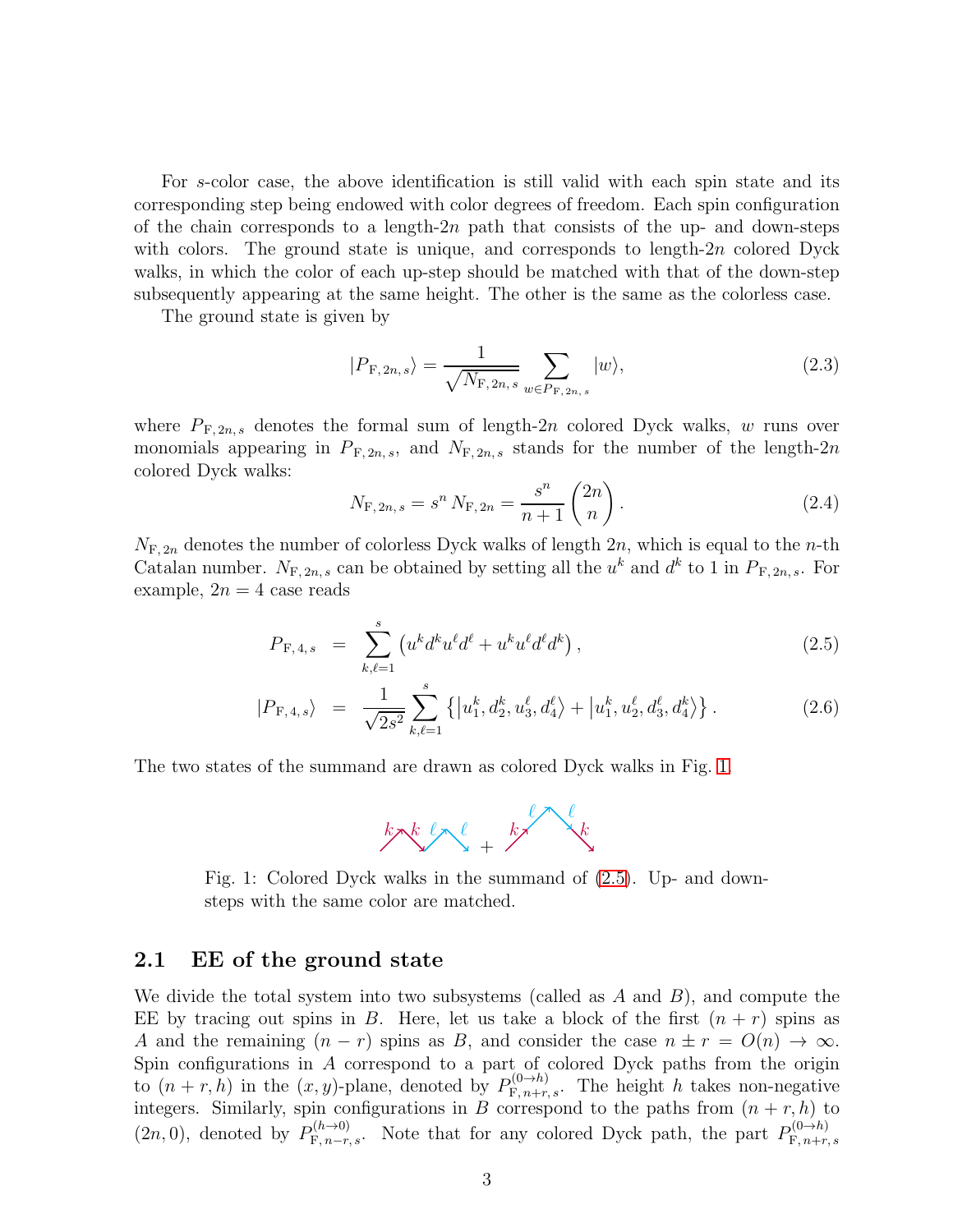<span id="page-4-0"></span>has h unmatched up-steps that are supposed to be matched across the boundary with  $h$ unmatched down-steps in the part  $P_{\mathrm{F},n-r,s}^{(h\to 0)}$ . Let  $\tilde{P}_{\mathrm{F},n+r,s}^{(0\to h)}(\{\kappa_m\})$  ( $\tilde{P}_{\mathrm{F},n-r,s}^{(h\to 0)}(\{\kappa_m\})$ ) be paths belonging to A (B) with colors of the unmatched up- (down-) steps fixed to  $\kappa_1, \dots, \kappa_h$ , where  $\kappa_m$  denotes the color of unmatched up- or down-step connecting the heights  $m-1$ and m. An example of a path in case of  $2n = 8$ ,  $r = 0$  and  $h = 2$  is depicted in Fig. [2.](#page-4-0)



Fig. 2: A path in case of  $2n = 8$ ,  $r = 0$  and  $h = 2$ . Colors k and k' are matched in A itself and in B itself, respectively. On the other hand, colors of  $\kappa_1$  and  $\kappa_2$  are unmatched in A or B alone, but matched across the boundary of  $A$  and  $B$ .

Combinatorial arguments give the numbers of the paths  $P_{\mathrm{F}, n+r,s}^{(0 \to h)}$  and  $\tilde{P}_{\mathrm{F}, n+r,s}^{(0 \to h)}(\{\kappa_m\})$ as

$$
N_{\mathcal{F}, n+r,s}^{(0 \to h)} = s^{\frac{n+r+h}{2}} N_{\mathcal{F}, n+r}^{(h)} \quad \text{and} \quad \tilde{N}_{\mathcal{F}, n+r,s}^{(0 \to h)} = s^{-h} N_{\mathcal{F}, n+r,s}^{(0 \to h)} = s^{\frac{n+r-h}{2}} N_{\mathcal{F}, n+r}^{(h)} \tag{2.7}
$$

with

<span id="page-4-2"></span>
$$
N_{\mathcal{F}, n+r}^{(h)} = \frac{1 + (-1)^{n+r+h}}{2} \frac{h+1}{\frac{n+r+h}{2} + 1} \left(\frac{n+r}{\frac{n+r+h}{2}}\right). \tag{2.8}
$$

It is easy to see that  $N_{\mathrm{F},n-r,s}^{(h\to0)}=N_{\mathrm{F},n-r,s}^{(0\to h)}$  and  $\tilde{N}_{\mathrm{F},n-r,s}^{(h\to0)}=\tilde{N}_{\mathrm{F},n-r,s}^{(0\to h)}$ . The ground state is decomposed as a linear combination of tensor products of two states belonging to A and B (Schmidt decomposition):

<span id="page-4-1"></span>
$$
|P_{\mathcal{F},2n,s}\rangle = \sum_{h=0}^{n-|r|} \sum_{\kappa_1=1}^s \cdots \sum_{\kappa_h=1}^s \sqrt{p_{\mathcal{F},n+r,n-r,s}^{(h)}} \left| \tilde{P}_{\mathcal{F},n+r,s}^{(0\to h)}(\{\kappa_m\}) \right\rangle \otimes \left| \tilde{P}_{\mathcal{F},n-r,s}^{(h\to 0)}(\{\kappa_m\}) \right\rangle. \tag{2.9}
$$

Here,

$$
\left| \tilde{P}_{\mathcal{F}, n+r,s}^{(0 \to h)}(\{\kappa_m\}) \right\rangle = \frac{1}{\sqrt{\tilde{N}_{\mathcal{F}, n+r,s}^{(0 \to h)}}} \sum_{w \in \tilde{P}_{\mathcal{F}, n+r,s}^{(0 \to h)}(\{\kappa_m\})} |w\rangle, \tag{2.10}
$$

$$
\left| \tilde{P}_{\mathcal{F}, n-r,s}^{(h \to 0)}(\{\kappa_m\}) \right\rangle = \frac{1}{\sqrt{\tilde{N}_{\mathcal{F}, n-r,s}^{(h \to 0)}}} \sum_{w \in \tilde{P}_{\mathcal{F}, n-r,s}^{(h \to 0)}(\{\kappa_m\})} |w\rangle, \tag{2.11}
$$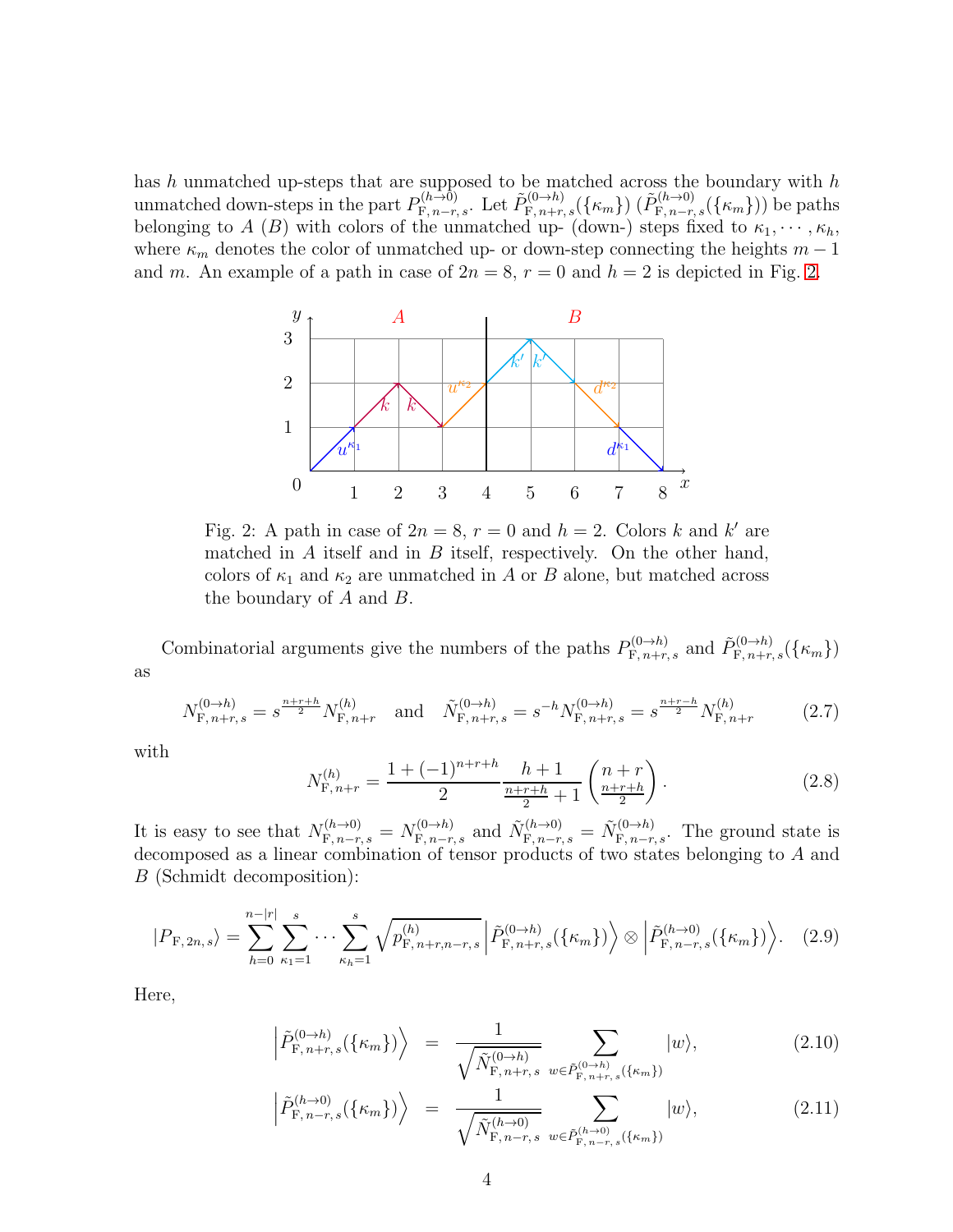and

<span id="page-5-0"></span>
$$
p_{\mathcal{F}, n+r, n-r, s}^{(h)} = \frac{\tilde{N}_{\mathcal{F}, n+r, s}^{(0 \to h)} \tilde{N}_{\mathcal{F}, n-r, s}^{(h \to 0)}}{N_{\mathcal{F}, 2n, s}} = s^{-h} \frac{N_{\mathcal{F}, n+r}^{(h)} N_{\mathcal{F}, n-r}^{(h)}}{N_{\mathcal{F}, 2n}}.
$$
(2.12)

From the density matrix of the ground state  $\rho_S = |P_{\text{F},2n,s}\rangle\langle P_{\text{F},2n,s}|$  with [\(2.9\)](#page-4-1), the reduced density matrix is obtained as

$$
\rho_A = \text{Tr}_B \,\rho_S = \sum_{h=0}^{n-|r|} \sum_{\kappa_1=1}^s \cdots \sum_{\kappa_h=1}^s p_{\text{F},n+r,n-r,s}^{(h)} \left| \tilde{P}_{\text{F},n+r,s}^{(0\to h)}(\{\kappa_m\}) \right\rangle \left\langle \tilde{P}_{\text{F},n+r,s}^{(0\to h)}(\{\kappa_m\}) \right|, \quad (2.13)
$$

where we used the orthonormal property:

$$
\left\langle \tilde{P}_{\mathcal{F},n-r,s}^{(h\to 0)}(\{\kappa_m\}) \left| \tilde{P}_{\mathcal{F},n-r,s}^{(h'\to 0)}(\{\kappa'_m\}) \right\rangle \right\rangle = \delta_{h,h'}\delta_{\kappa_1,\kappa'_1} \cdots \delta_{\kappa_h,\kappa'_h}.
$$
\n(2.14)

Since  $\rho_A$  is a diagonal form, the EE [\(1.1\)](#page-1-0) is recast as

<span id="page-5-1"></span>
$$
S_{\mathcal{F},A} = -\sum_{h=0}^{n-|r|} s^h p_{\mathcal{F},n+r,n-r,s}^{(h)} \ln p_{\mathcal{F},n+r,n-r,s}^{(h)}.
$$
 (2.15)

Note that  $p_{\overline{F},n+r,n-r,s}^{(h)}$  does not depend on  $\kappa_1,\cdots,\kappa_h$  and the sums  $\sum_{\kappa_1=1}^s\cdots\sum_{\kappa_h=1}^s$  yield the factor  $s^h$ .

We plug  $(2.4)$  and  $(2.8)$  into  $(2.12)$  and evaluate its asymptotic behavior as [\[6\]](#page-26-4) (see also [\[10,](#page-27-1) [11\]](#page-27-2))

$$
p_{\mathrm{F}, n+r,n-r,s}^{(h)} \sim s^{-h} \frac{1+(-1)^{n+r+h}}{2} \frac{8}{\sqrt{\pi}} \left(\frac{n}{(n+r)(n-r)}\right)^{3/2} (h+1)^2 e^{-\frac{n(h+1)^2}{(n+r)(n-r)}} \times \left[1+O(n^{-1})\right].
$$
\n(2.16)

By converting the sum in [\(2.15\)](#page-5-1) to an integral, we compute the EE as

<span id="page-5-2"></span>
$$
S_{\mathrm{F},A} = (2\ln s)\sqrt{\frac{(n+r)(n-r)}{\pi n}} + \frac{1}{2}\ln\frac{(n+r)(n-r)}{n} + \frac{1}{2}\ln\frac{\pi}{4} + \gamma - \frac{1}{2} - \ln s + (\text{terms vanishing as } n \to \infty).
$$
\n(2.17)

The leading term scales as a square-root of n and significantly violates the area law in spite of local interactions. Note that this originates from the following part of  $(2.15)$ :

<span id="page-5-3"></span>
$$
-\sum_{h=0}^{n-|r|} s^h p_{\mathrm{F},n+r,n-r,s}^{(h)} \ln \left(s^{-h}\right) = \frac{\ln s}{N_{\mathrm{F},2n,s}} \sum_{h=0}^{n-|r|} h s^h \, \tilde{N}_{\mathrm{F},n+r,s}^{(0\to h)} \tilde{N}_{\mathrm{F},n-r,s}^{(h\to 0)},\tag{2.18}
$$

which implies the factor  $s^{-h}$  in  $p_{\mathrm{F}, n+r,n-r,s}^{(h)}$  is crucial to get the  $\sqrt{n}$ -scaling.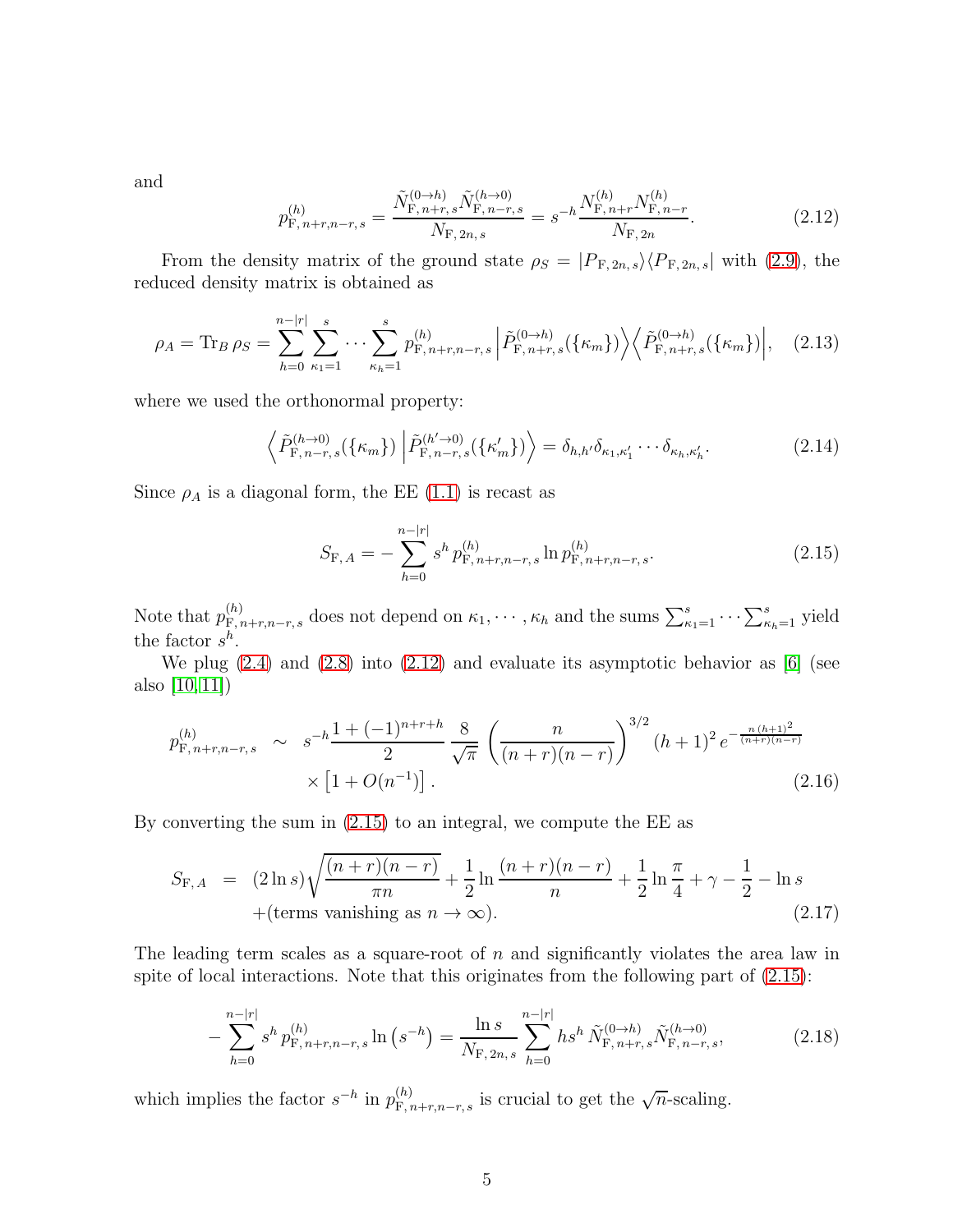# <span id="page-6-0"></span>3 Motzkin spin chain

The Motzkin spin chain [\[5\]](#page-26-3) has additional spin degrees of freedom (we call zero-spin) at each site compared with the Fredkin spin chain. In total, there are up- and down-spin states with color  $k \in \{1, 2, \dots, s\}$  and the zero-spin state at the site *i*, denoted by  $|u_i^k\rangle$ ,  $|d_i^k\rangle$  and  $|0_i\rangle$ , respectively. The Hamiltonian of the Motzkin spin chain of length  $2n$  is given in the form of the sum of projection operators:

<span id="page-6-1"></span>
$$
H_{\mathrm{M},s} = \sum_{j=1}^{2n-1} \sum_{k=1}^{s} \left\{ \left| U_{j,j+1}^{k} \right\rangle \left\langle U_{j,j+1}^{k} \right| + \left| D_{j,j+1}^{k} \right\rangle \left\langle D_{j,j+1}^{k} \right| + \left| F_{j,j+1}^{k} \right\rangle \left\langle F_{j,j+1}^{k} \right| \right\} + \sum_{j=1}^{2n-1} \sum_{k \neq \ell} \left| u_{j}^{k}, d_{j+1}^{\ell} \right\rangle \left\langle u_{j}^{k}, d_{j+1}^{\ell} \right| + \sum_{k=1}^{s} \left\{ \left| d_{1}^{k} \right\rangle \left\langle d_{1}^{k} \right| + \left| u_{2n}^{k} \right\rangle \left\langle u_{2n}^{k} \right| \right\}, \tag{3.1}
$$

where

$$
\left| U_{j,j+1}^k \right\rangle \;\; = \;\; \frac{1}{\sqrt{2}} \left( \left| 0_j, u_{j+1}^k \right\rangle - \left| u_j^k, 0_{j+1} \right\rangle \right), \tag{3.2}
$$

$$
\left| D_{j,j+1}^k \right\rangle \;\; = \;\; \frac{1}{\sqrt{2}} \left( \left| 0_j, d_{j+1}^k \right\rangle - \left| d_j^k, 0_{j+1} \right\rangle \right), \tag{3.3}
$$

$$
\left| F_{j,j+1}^{k} \right\rangle = \frac{1}{\sqrt{2}} \left( |0_j, 0_{j+1} \rangle - |u_j^{k}, d_{j+1}^{k} \rangle \right), \qquad (3.4)
$$

and the interactions are among nearest neighbors.

The Hamiltonian has a unique ground state at zero-energy. We can repeat the same identification of the spins and steps as before with the additional zero-spin corresponding to the arrow  $(1,0)$  (flat-step). For colorless case  $(s = 1)$ , the ground state is expressed by the equal-weight superposition of length- $2n$  Motzkin walks, which are random walks consisting of up-, down- and flat-steps, starting at the origin, ending at  $(2n, 0)$  and not allowing paths to enter  $y < 0$  region. For s-color case  $(s > 1)$ , the color assigned to each up-step should be matched with that of the subsequent down-step at the same height, which is the same as in the Fredkin spin chain.

The ground state is expressed as

$$
|P_{\mathrm{M},2n,s}\rangle = \frac{1}{\sqrt{N_{\mathrm{M},2n,s}}} \sum_{w \in P_{\mathrm{M},2n,s}} |w\rangle, \tag{3.5}
$$

where  $N_{\text{M},2n,s}$  in the normalization factor is the number of the length-2n colored Motzkin walks given by

$$
N_{\mathrm{M},2n,s} = \sum_{\rho=0}^{n} \binom{2n}{2\rho} s^{n-\rho} N_{\mathrm{F},2n-2\rho},\tag{3.6}
$$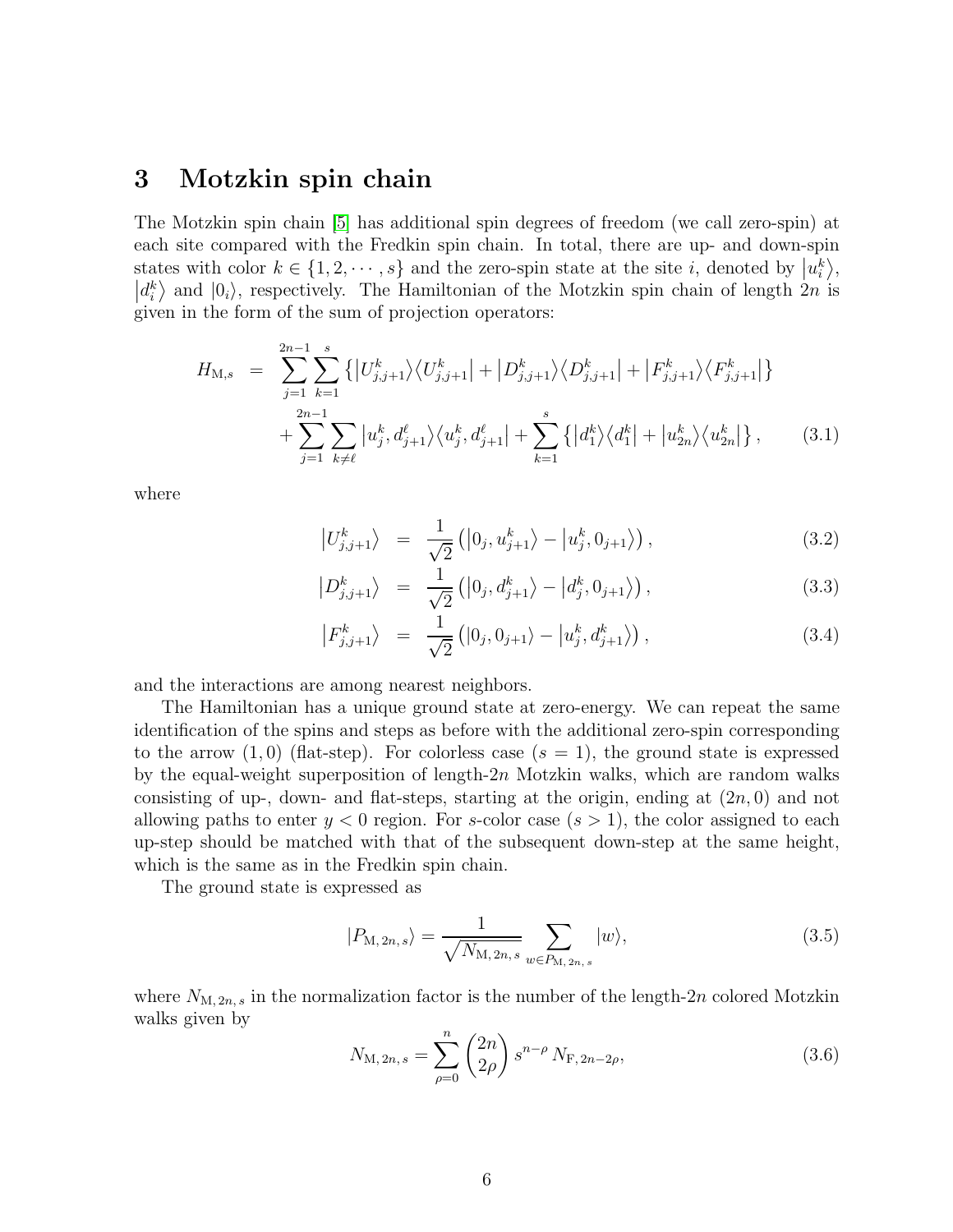where  $2\rho$  stands for the number of the flat-steps. For example,  $2n = 4$  case reads

$$
|P_{\text{M},4,s}\rangle = \frac{1}{\sqrt{1+6s+2s^2}}
$$
  
 
$$
\times \left[|0_1, 0_2, 0_3, 0_4\rangle + \sum_{k=1}^s \left\{ |u_1^k, d_2^k, 0_3, 0_4\rangle + |0_1, u_2^k, d_3^k, 0_4\rangle + |0_1, 0_2, u_3^k, d_4^k\rangle \right.\right. \\ \left. + |u_1^k, 0_2, d_3^k, 0_4\rangle + |0_1, u_2^k, 0_3, d_4^k\rangle + |u_1^k, 0_2, 0_3, d_4^k\rangle \right\}
$$
  
+ 
$$
\sum_{k,\ell=1}^s \left\{ |u_1^k, d_2^k, u_3^{\ell}, d_4^{\ell}\rangle + |u_1^k, u_2^{\ell}, d_3^{\ell}, d_4^k\rangle \right\}, \tag{3.7}
$$

<span id="page-7-0"></span>which corresponds to the colored Motzkin walks in Fig. [3.](#page-7-0)

<span id="page-7-1"></span>

Fig. 3: Colored Motzkin walks corresponding to [\(3.7\)](#page-7-1). Up- and downsteps with the same color are matched.

### 3.1 EE of the ground state

Computing in the same manner as in the previous section, we obtain

<span id="page-7-2"></span>
$$
S_{\mathbf{M},A} = -\sum_{h=0}^{n-|r|} s^h p_{\mathbf{M},n+r,n-r,s}^{(h)} \ln p_{\mathbf{M},n+r,n-r,s}^{(h)}
$$
(3.8)

with

<span id="page-7-3"></span>
$$
p_{\mathrm{M},n+r,n-r,s}^{(h)} = s^{-h} \frac{N_{\mathrm{M},n+r,s}^{(0 \to h)} N_{\mathrm{M},n-r,s}^{(h \to 0)}}{N_{\mathrm{M},2n,s}},
$$
\n(3.9)

$$
N_{\mathcal{M}, n\pm r, s}^{(0 \to h)} = N_{\mathcal{M}, n\pm r, s}^{(h \to 0)} = \sum_{\rho=0}^{n\pm r-h} \binom{n\pm r}{\rho} N_{\mathcal{F}, n\pm r-\rho}^{(h)} s^{\frac{n\pm r-\rho+h}{2}}.
$$
 (3.10)

The asymptotic form of  $p_{\text{M},n+r,n-r,s}^{(h)}$  is evaluated as [\[5\]](#page-26-3) (see also [\[10,](#page-27-1) [11\]](#page-27-2))

$$
p_{\mathrm{M},n+r,n-r,s}^{(h)} \sim s^{-h} \sqrt{\frac{2}{\pi \sigma^3}} \left( \frac{n}{(n+r)(n-r)} \right)^{3/2} (h+1)^2 e^{-\frac{1}{2\sigma} \frac{n(h+1)^2}{(n+r)(n-r)}} \times \left[1 + O(n^{-1})\right] \tag{3.11}
$$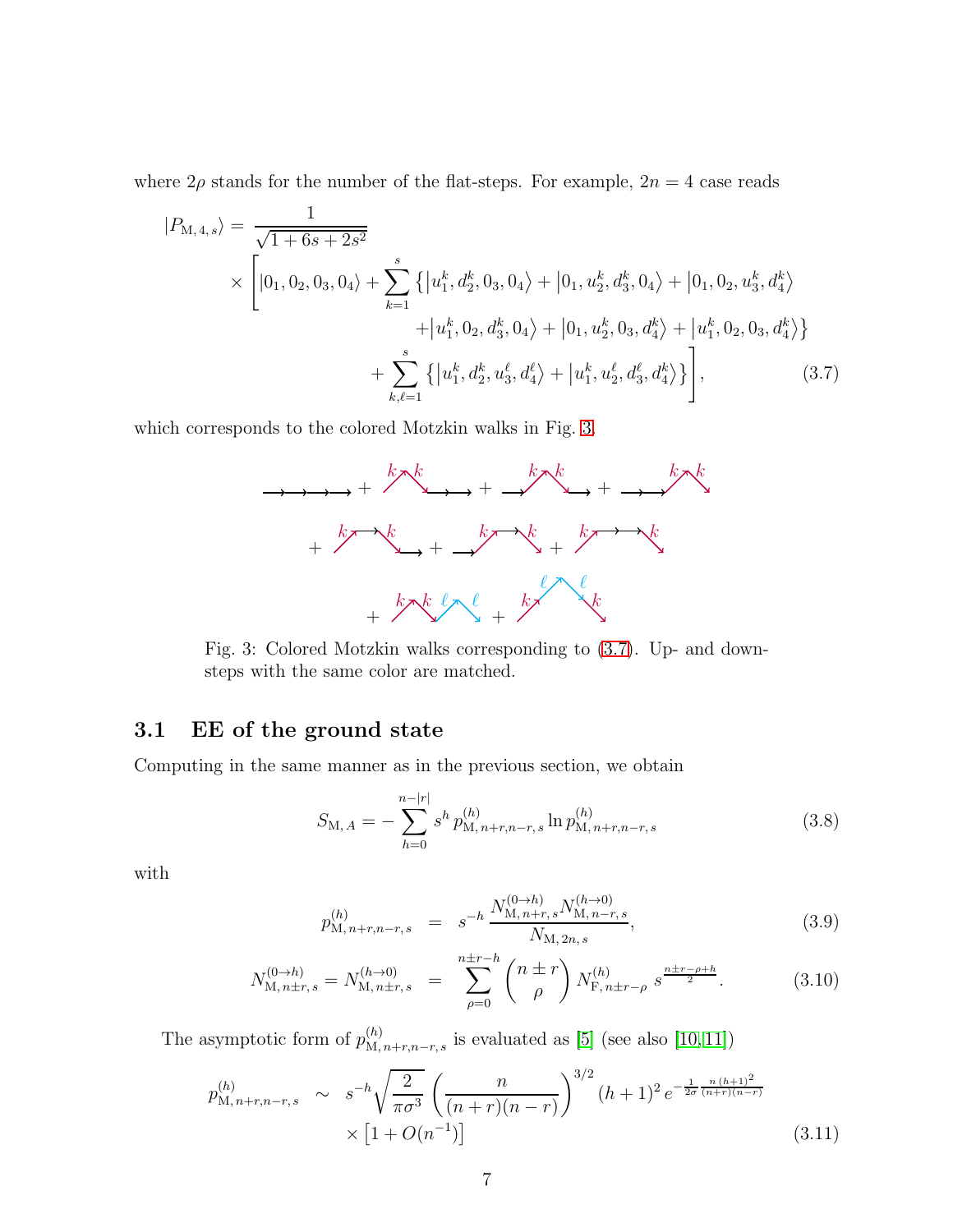with  $\sigma \equiv \frac{\sqrt{s}}{2\sqrt{s}}$  $\frac{\sqrt{s}}{2\sqrt{s}+1}$ . Finally, we end up with

<span id="page-8-1"></span>
$$
S_{\text{M},A} = (2 \ln s) \sqrt{\frac{2\sigma (n+r)(n-r)}{\pi} + \frac{1}{2} \ln \frac{(n+r)(n-r)}{n} + \frac{1}{2} \ln(2\pi\sigma) + \gamma - \frac{1}{2} - \ln s + (\text{terms vanishing as } n \to \infty).
$$
\n(3.12)

Again, the leading term grows as a square-root of  $n$  that is beyond the logarithmic violation of the area law usually seen in critical systems, although interactions of the Hamiltonian [\(3.1\)](#page-6-1) are local. This behavior originates from the following part of [\(3.8\)](#page-7-2):

<span id="page-8-3"></span>
$$
-\sum_{h=0}^{n-|r|} s^h p_{\mathrm{M},n+r,n-r,s}^{(h)} \ln \left(s^{-h}\right) = \frac{\ln s}{N_{\mathrm{M},2n,s}} \sum_{h=0}^{n-|r|} h s^h \, \tilde{N}_{\mathrm{M},n+r,s}^{(0\to h)} \tilde{N}_{\mathrm{M},n-r,s}^{(h\to 0)}.\tag{3.13}
$$

# <span id="page-8-0"></span>4 Large-N matrix models

In this section, we consider large-N matrix models which reproduce the  $\sqrt{n}$ -scaling of the EEs in [\(2.17\)](#page-5-2) and [\(3.12\)](#page-8-1).

### 4.1 Case of Fredkin spin chain

Let us start with one-to-one correspondence between colored Dyck walks and rainbow diagrams in the Gaussian matrix model of  $N \times N$  hermitian matrices  $M_f$   $(f = 1, 2, \dots, s)$ :

<span id="page-8-2"></span>
$$
S_{G_1} = N \sum_{f=1}^{s} tr\left(\frac{1}{2}M_f^2\right),
$$
  
\n
$$
Z_{G_1} = \int \left(\prod_{f=1}^{s} d^{N^2} M_f\right) e^{-S_{G_1}}, \qquad \langle \cdot \rangle_{G_1} = \frac{1}{Z_{G_1}} \int \left(\prod_{f=1}^{s} d^{N^2} M_f\right) e^{-S_{G_1}} (\cdot). (4.1)
$$

The one-point function

$$
\left\langle \frac{1}{N} \text{tr}\left(\mathcal{M}^{2n}\right) \right\rangle_{G_1} \qquad \text{with} \qquad \mathcal{M} \equiv \sum_{f=1}^s M_f \tag{4.2}
$$

is expressed as the sum of rainbow diagrams in the large-N limit. The operator  $\frac{1}{N}$ tr ( $\mathcal{M}^{2n}$ ) makes a length-2n loop with a marked point. Feynman graphs for the one-point function are drawn by all possible pairwise contractions of  $2n$  Ms by the propagator

$$
\left\langle \left(M_f\right)_{ij} \left(M_{f'}\right)_{k\ell} \right\rangle_{G_1} = \frac{1}{N} \delta_{ff'} \delta_{i\ell} \delta_{jk}.
$$
\n(4.3)

In the large-N limit, there remain only planar diagrams among these that are called as rainbow diagrams [\[8\]](#page-26-6). For example, Fig. [4](#page-9-0) shows rainbow diagrams for  $2n = 4$  case. We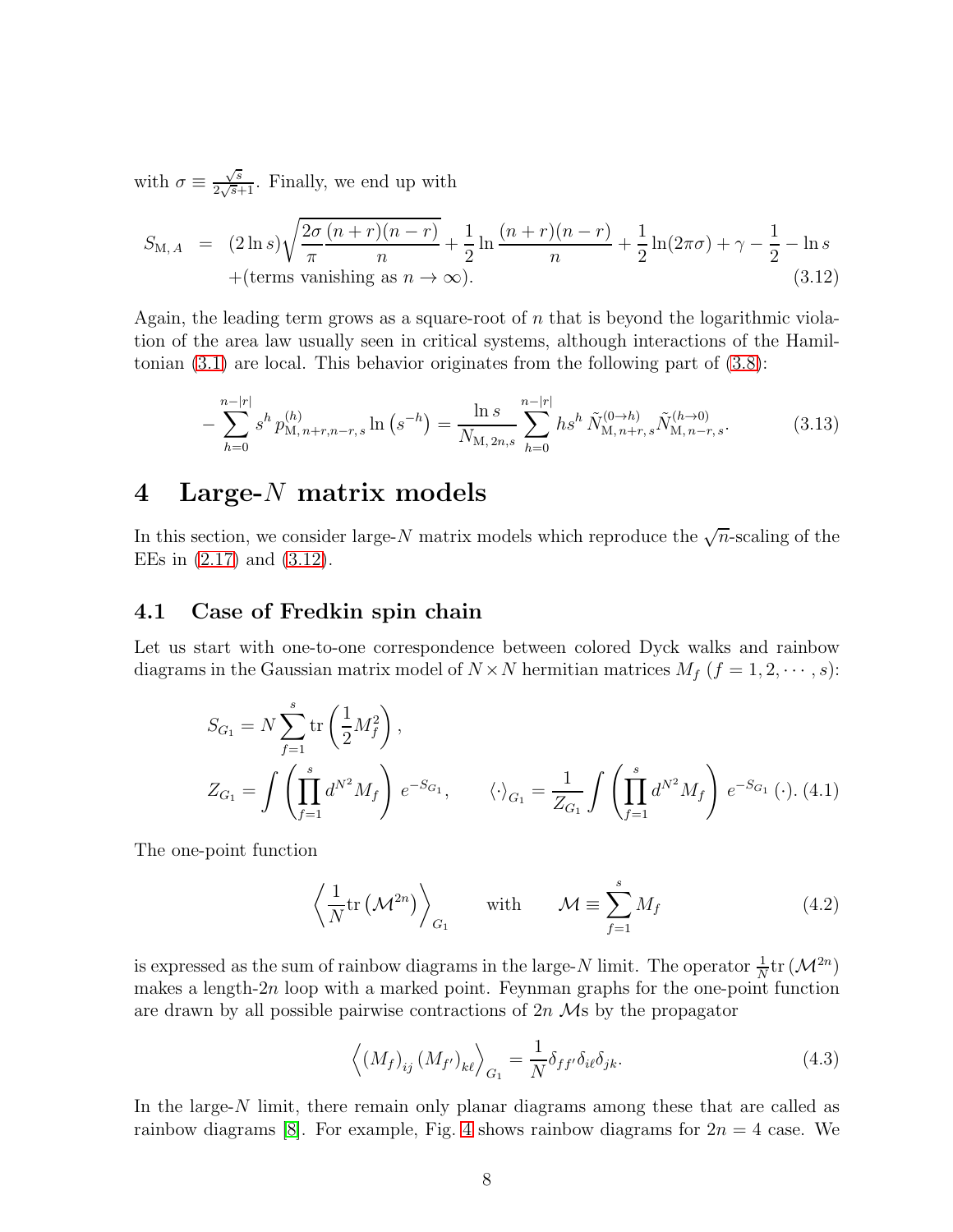can see that each semi-circle of the rainbow diagrams has one-to-one correspondence to a color-matched up- and down-spin pairs. Thus,

<span id="page-9-2"></span>
$$
\lim_{N \to \infty} \left\langle \frac{1}{N} \text{tr}\left(\mathcal{M}^{2n}\right) \right\rangle_{G_1} = N_{\mathcal{F}, 2n, s}.
$$
\n(4.4)

<span id="page-9-0"></span>

Fig. 4: Rainbow diagrams in  $2n = 4$  case. In each of these two, the black dot is a marked point, and the left and right edges are identified to make a loop. Semi-circles represent contractions by the propagator. The first and second terms corresponds to the first and second terms in Fig. [1,](#page-3-0) respectively. A semi-circle corresponds to a color-matched upand down-spins.

Next, for the remaining part of [\(2.18\)](#page-5-3), we consider the operator

<span id="page-9-1"></span>
$$
\frac{1}{N} \text{tr} \left( \mathcal{M}^{n+r} X \mathcal{M}^{n-r} X \right) \tag{4.5}
$$

by introducing another  $N \times N$  hermitian matrix X.  $\mathcal{M}^{n+r}$  and  $\mathcal{M}^{n-r}$  represent spins in the subsystems  $A$  and  $B$  respectively, and  $X$  borders of the subsystems. We can see that the connected correlation function

$$
\left\langle \frac{1}{N} \text{tr}\left(\mathcal{M}^{n+r} X \mathcal{M}^{n-r} X\right) \frac{1}{h!} \left\{ \frac{N}{2} \sum_{f=1}^{s} \text{tr}\left(M_f X M_f X\right) \right\}^{h} \right\}_{G_2, \text{connected}
$$
\n(4.6)

evaluated by the Gaussian action  $S_{G_2} \equiv N \text{tr} \left( \sum_{f=1}^s$  $\frac{1}{2}M_f^2+\frac{1}{2}X^2\Bigr)$  reproduces  $s^h\,\tilde{N}_{\mathrm{F},\,n+r,\,s}^{(0\to h)}\tilde{N}_{\mathrm{F},\,n-r}^{(h\to 0)}$  $\mathrm{F}, n-r, s$ as  $N \to \infty$ , as far as we ignore diagrams including any contraction by  $M_f$ -propagators among  $\left\{\frac{N}{2}\right\}$  $\left(\frac{N}{2}\sum_{f=1}^{s}$  tr  $(M_f X M_f X)$ <sup>h</sup>. In Fig. [5,](#page-10-0) we show the diagram corresponding to the divided path in Fig. [2.](#page-4-0)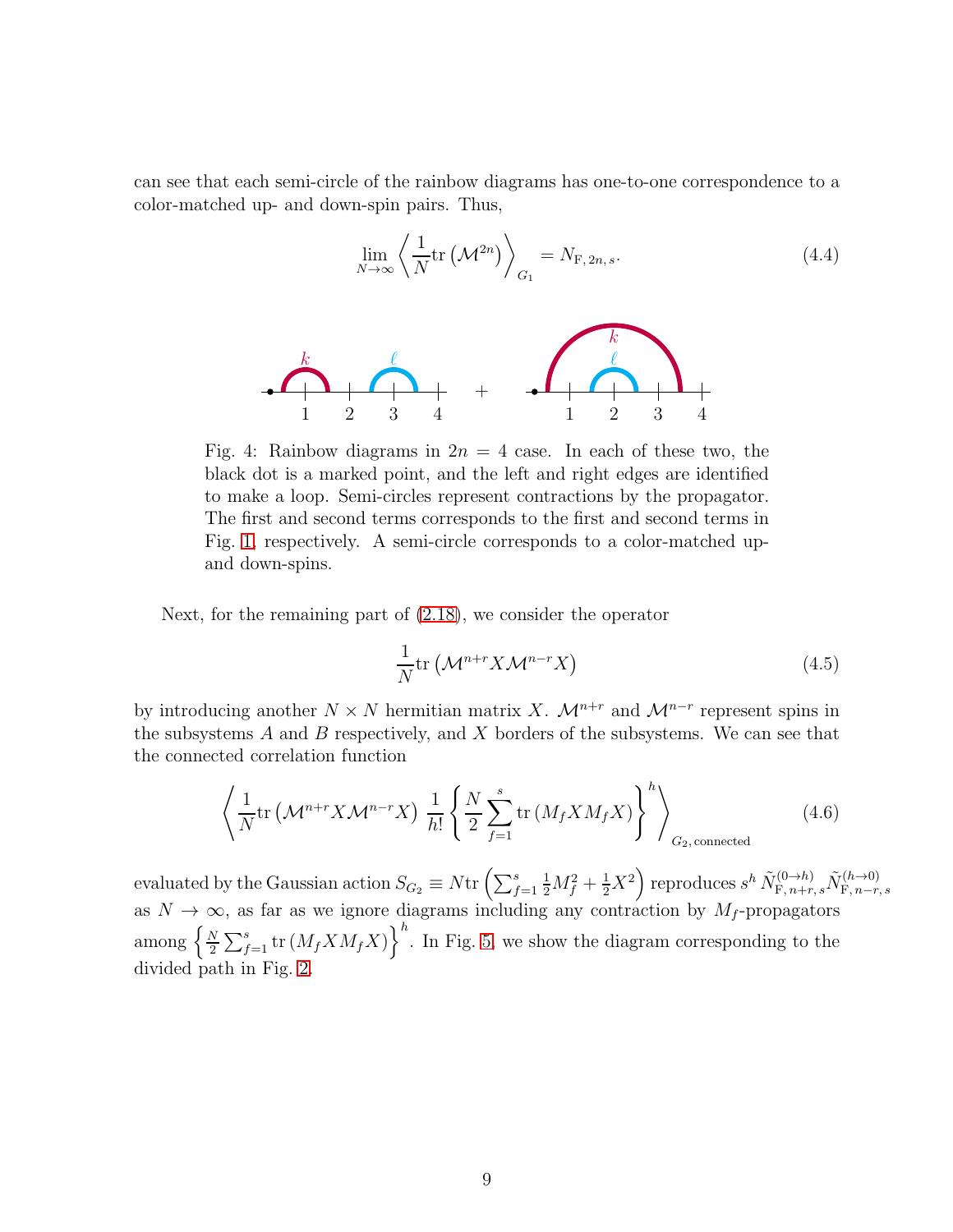<span id="page-10-0"></span>

Fig. 5: The diagram corresponding to the divided path in Fig. [2.](#page-4-0) The black dot is a marked point, and the left and right edges are identified. Each colored semi-circle corresponds to a color-matched up-and downspins, and the black semi-circle to the boundary between the subsystems A and B. The two crosses of the black and colored lines represent the operators tr  $(M_{\kappa_1} X M_{\kappa_1} X)$  and tr  $(M_{\kappa_2} X M_{\kappa_2} X)$ .

This observation naturally leads to a matrix model action with so-called ABAB-type interactions:

<span id="page-10-1"></span>
$$
S = N \text{tr} \left[ \sum_{f=1}^{s} \frac{1}{2} M_f^2 + \frac{1}{2} X^2 + \frac{g}{2} \sum_{f=1}^{s} M_f X M_f X \right], \tag{4.7}
$$

under which the one-point function of [\(4.5\)](#page-9-1) evaluated by tree and planar diagrams gives

$$
\lim_{N \to \infty} \left\langle \frac{1}{N} \text{tr} \left( \mathcal{M}^{n+r} X \mathcal{M}^{n-r} X \right) \right\rangle \Big|_{\text{tree}} = \sum_{h=0}^{\infty} (-g)^h s^h \, \tilde{N}_{\mathcal{F}, n+r, s}^{(0 \to h)} \tilde{N}_{\mathcal{F}, n-r, s}^{(h \to 0)}.
$$
 (4.8)

Here, tree diagrams do not include any loop composed solely by internal lines (propagators) and the four-point vertices tr  $(M_f X M_f X)$   $(f = 1, 2, \dots, s)$ . Note that the vertices should be located along the line connecting two  $X_s$  in  $(4.5)$ . Otherwise, the diagram will not be a tree or planar graph. Finally we find

<span id="page-10-2"></span>
$$
\lim_{g \to -1} \lim_{N \to \infty} g \frac{\partial}{\partial g} \left\langle \frac{1}{N} \text{tr} \left( \mathcal{M}^{n+r} X \mathcal{M}^{n-r} X \right) \right\rangle \Big|_{\text{tree}} = \sum_{h=0}^{\infty} h s^h \, \tilde{N}_{F,n+r,s}^{(0 \to h)} \tilde{N}_{F,n-r,s}^{(h \to 0)}.
$$
 (4.9)

The sum in [\(2.18\)](#page-5-3) is given by evaluating the connected two-point function of the operators [\(4.5\)](#page-9-1) and  $\frac{1}{2}\sum_{f=1}^{s}$  tr  $(M_f X M_f X)$  at the tree and planar level. Although at the tree level, the Feynman diagrams look like skeletons and would not allow an interpretation as a smooth random surface, diagrams including loop effects are expected to allow. A part of a typical loop diagram of the matrix model is drawn in Fig. [6.](#page-11-0) That can give a generalization of the usual EE that includes fluctuating bulk geometry.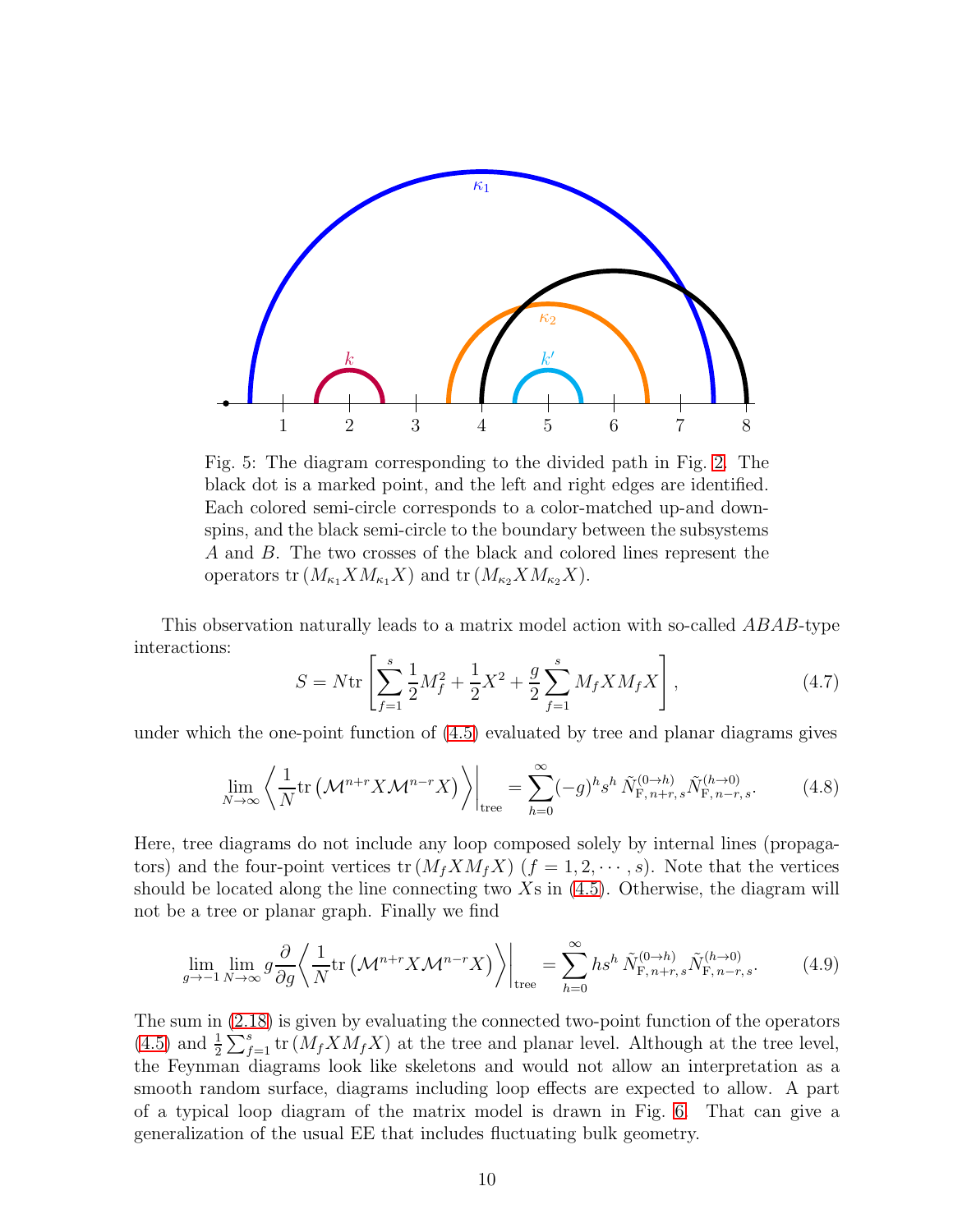<span id="page-11-0"></span>

Fig. 6: A part of a typical loop diagram and its dual. Black and colored lines represent the  $X$ - and  $M_f$ - propagators, respectively. Their crosses are the four-point vertices. Each loop in the diagram consists of an alternating combination of black and colored lines. Dashed lines indicate the dual diagram, which can be interpreted as a randomly quadrangulated surface.

We can also express [\(4.4\)](#page-9-2) as

<span id="page-11-2"></span>
$$
\lim_{N \to \infty} \left\langle \frac{1}{N} \text{tr}\left(\mathcal{M}^{2n}\right) \right\rangle \Big|_{\text{tree}} = N_{\text{F}, 2n, s}.
$$
\n(4.10)

### 4.2 Simpler matrix model

We note that the same conclusion as in the above is reached by a simpler matrix model:

<span id="page-11-1"></span>
$$
S_s \equiv N \text{tr} \left[ \frac{1}{2s} M^2 + \frac{1}{2} + \frac{g}{2s} M X M X \right],
$$
  
\n
$$
Z_s = \int d^{N^2} M \, d^{N^2} X \, e^{-S_s}, \qquad \langle \cdot \rangle_s = \frac{1}{Z_s} \int d^{N^2} M \, d^{N^2} X \, e^{-S_s} \, (\cdot).
$$
\n(4.11)

Whereas  $M_f$  in [\(4.1\)](#page-8-2) or [\(4.7\)](#page-10-1) represents contribution by a single color f, the  $N \times N$ hermitian matrix  $M$  in [\(4.11\)](#page-11-1) carries contribution of the whole  $s$  colors.

In this model, we obtain analogous results to [\(4.10\)](#page-11-2) and [\(4.9\)](#page-10-2) as

<span id="page-11-3"></span>
$$
\lim_{N \to \infty} \left\langle \frac{1}{N} \text{tr}(M^{2n}) \right\rangle_s \bigg|_{\text{tree}} = N_{\text{F}, 2n, s} \tag{4.12}
$$

and

<span id="page-11-4"></span>
$$
\lim_{g \to -1} \lim_{N \to \infty} g \frac{\partial}{\partial g} \left\langle \frac{1}{N} \text{tr} \left( M^{n+r} X M^{n-r} X \right) \right\rangle_s \bigg|_{\text{tree}} = \sum_{h=0}^{\infty} h s^h \, \tilde{N}_{\text{F}, n+r, s}^{(0 \to h)} \tilde{N}_{\text{F}, n-r, s}^{(h \to 0)}.\n\tag{4.13}
$$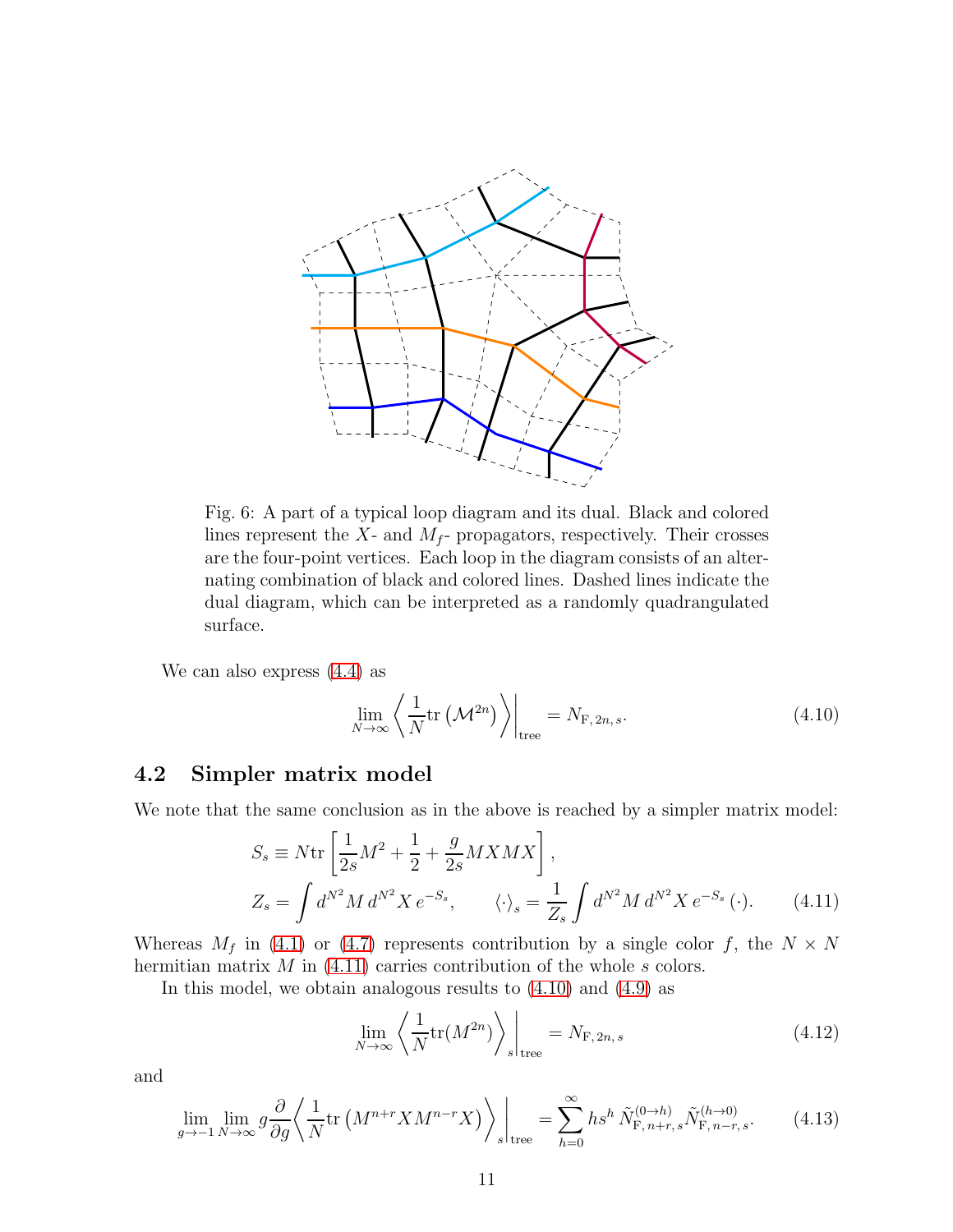### 4.3 Case of Motzkin spin chain

For the Motzkin spin chain, we can use the same matrix models as in the above with simple modification to operators.

Let us consider the operator  $\frac{1}{N}$ tr  $(\mathcal{M} + F)^{2n}$ , where F is some  $N \times N$  matrix. In the binomial expansion of  $(\mathcal{M} + F)^{2n}$ , we can see that  $\mathcal M$  represents the up- and down-spins with color as before, and  $F$  corresponds to the zero-spin. Note that terms including the odd numbers of  $M$  vanish in its one-point function due to the  $Z_2$ -symmetry under  $M_f \rightarrow -M_f$  for each f. As far as concerning the EE, namely the number of the Motzkin paths, we may set  $F$  to the identity matrix in the computation. Thus,

$$
\lim_{N \to \infty} \left\langle \frac{1}{N} \text{tr} \left[ \left( \mathcal{M} + \mathbf{1}_N \right)^{2n} \right] \right\rangle_{G_1} = N_{\mathcal{M}, 2n, s} \tag{4.14}
$$

for the Gaussian matrix model [\(4.1\)](#page-8-2), or

$$
\lim_{N \to \infty} \left\langle \frac{1}{N} \text{tr} \left[ \left( \mathcal{M} + \mathbf{1}_N \right)^{2n} \right] \right\rangle \bigg|_{\text{tree}} = N_{\text{M}, 2n, s} \tag{4.15}
$$

for the matrix model given by the action [\(4.7\)](#page-10-1).

For the division to the two subsystems, we obtain

$$
\lim_{g \to -1} \lim_{N \to \infty} g \frac{\partial}{\partial g} \left\langle \frac{1}{N} \text{tr} \left[ \left( \mathcal{M} + \mathbf{1}_N \right)^{n+r} X \left( \mathcal{M} + \mathbf{1}_N \right)^{n-r} X \right] \right\rangle \Big|_{\text{tree}} = \sum_{h=0}^{\infty} h s^h \, \tilde{N}_{M, n+r, s}^{(0 \to h)} \tilde{N}_{M, n-r, s}^{(h \to 0)}.
$$
\n(4.16)

We can repeat the same argument for the simpler matrix model [\(4.11\)](#page-11-1) with the result

<span id="page-12-2"></span>
$$
\lim_{N \to \infty} \left\langle \frac{1}{N} \text{tr} \left[ (M + \mathbf{1}_N)^{2n} \right] \right\rangle_s \bigg|_{\text{tree}} = N_{\text{M}, 2n, s} \tag{4.17}
$$

and

<span id="page-12-3"></span>
$$
\lim_{g \to -1} \lim_{N \to \infty} g \frac{\partial}{\partial g} \left\langle \frac{1}{N} \text{tr} \left[ \left( M + \mathbf{1}_N \right)^{n+r} X \left( M + \mathbf{1}_N \right)^{n-r} X \right] \right\rangle_s \bigg|_{\text{tree}} = \sum_{h=0}^{\infty} h s^h \, \tilde{N}_{M, n+r, s}^{(0 \to h)} \tilde{N}_{M, n-r, s}^{(h \to 0)}.
$$
\n(4.18)

# <span id="page-12-0"></span>5 Matrix model solution and extended EE

The matrix models [\(4.7\)](#page-10-1) and [\(4.11\)](#page-11-1) have so-called *ABAB* interactions, to which we cannot apply the standard method to reduce eigenvalue integrals [\[12,](#page-27-3)[13\]](#page-27-4). However, exact solutions have been obtained by applying a technique to solve  $O(n)$  model on a random surface [\[14\]](#page-27-5) or by using character expansion  $[9]$ . <sup>[1](#page-12-1)</sup> In what follows, we focus on the simpler matrix

<span id="page-12-1"></span><sup>&</sup>lt;sup>1</sup> Case of a general potential for X is treated in [\[14\]](#page-27-5), and the action considered in [\[9\]](#page-27-0) contains a common quartic self-interaction term of each matrix.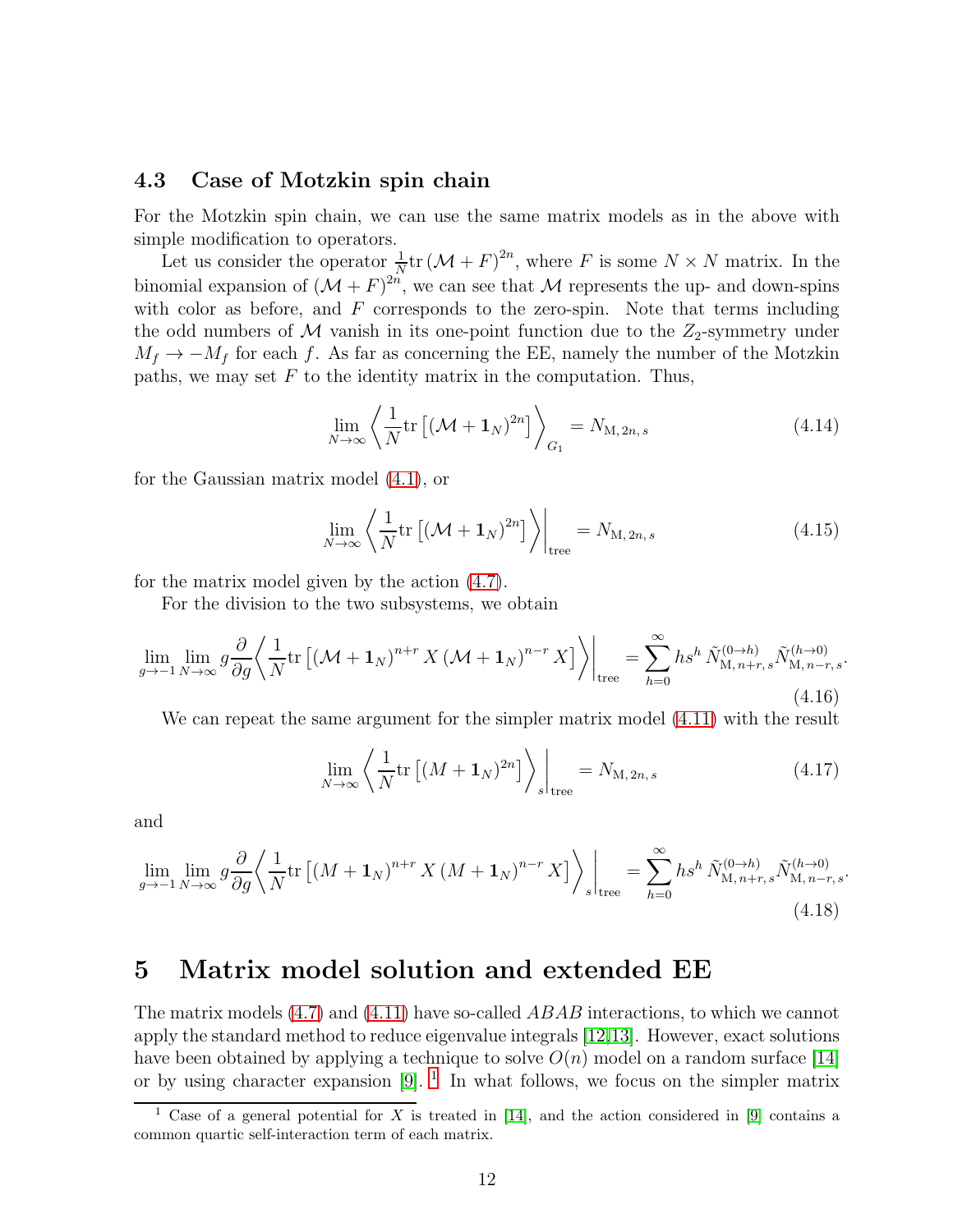model [\(4.11\)](#page-11-1) or equivalently the model defined by the action:

<span id="page-13-0"></span>
$$
S'_{s} = N \text{tr} \left[ \frac{1}{2} M'^{2} + \frac{1}{2} X^{2} + \frac{g}{2} M' X M' X \right] \quad \text{with} \quad M' = \frac{1}{\sqrt{s}} M. \tag{5.1}
$$

In what follows,  $\langle \cdot \rangle'_s$  denotes an expectation value evaluated by  $S'_s$ .

As discussed in appendix [A,](#page-18-0) this model becomes critical at  $g = g_c \equiv -\frac{2}{9}$ . The coupling constant g counts the number of the vertices in Feynman diagrams. As g approaches to  $g_c$ , diagrams which consist of large number of the vertices dominantly contribute. Since each vertex appearing in the diagram represented by a plaquette in its dual graph, Feynman diagrams are interpreted as randomly quadrangulated surfaces by the plaquettes. Namely, this defines a lattice model for two-dimensional quantum gravity [\[15\]](#page-27-6). In this section, we always consider the large-N limit, which corresponds to extracting surfaces of planar topology, and suppress the symbol " $\lim_{N\to\infty}$ " for notational simplicity. We introduce a lattice spacing a (length of the edges of the plaquette), and take the continuum limit of the lattice model as  $a \to 0$ ,  $g \to g_c$  with physical quantities (for example, area) fixed finite.

As shown in the end of appendix [A,](#page-18-0) the model [\(5.1\)](#page-13-0) can describe pure quantum gravity in the two-dimensional bulk with the string susceptibility exponent  $\gamma_{str} = -1/2$  [\[16–](#page-27-7)[18\]](#page-27-8). However, it exhibits a different scaling relation between boundary length and bulk area

$$
\langle \text{(boundary length)} \rangle \sim \langle (\text{area}) \rangle^{3/4}
$$
 (5.2)

from what we have seen in the pure gravity ( $\langle$ (boundary length)) ~  $\langle$ (area))<sup>1/2</sup>).

### 5.1 Case of Fredkin spin chain

We compute an analog of the leading term of the EE for the Fredkin spin chain defined by

<span id="page-13-1"></span>
$$
S_{\mathrm{F},A}^{\mathrm{grav}} \equiv \frac{g \frac{\partial}{\partial g} \left\langle \frac{1}{N} \mathrm{tr} \left( M^{n+r} X M^{n-r} X \right) \right\rangle_s}{\left\langle \frac{1}{N} \mathrm{tr} \left( M^{2n} \right) \right\rangle_s} \ln s,\tag{5.3}
$$

which is an extension of  $(2.18)$  with  $(4.12)$  and  $(4.13)$ , thereby removing the restriction to the tree diagrams. [\(5.3\)](#page-13-1) is evaluated around the critical point.

#### 5.1.1  $\overline{1}$  $\frac{1}{N}\mathrm{tr}(M^{2n})\big\rangle_{s}$

First, we evaluate large-*n* behavior of  $\left\langle \frac{1}{N} \right\rangle$  $\frac{1}{N}$ tr $(M^{2n})\rangle_s$ . From [\(A.42\)](#page-23-0),  $z'\omega(z')=z'\langle \frac{1}{N}\rangle_s$  $\frac{1}{N}$ tr $\frac{1}{z'-M'}\Big|_s'$ behaves near the critical point as

<span id="page-13-3"></span>
$$
z'\omega(z') = -4 \cdot 2^{1/4} \, at^{1/8} \sqrt{\zeta' + t^{3/4}} + \cdots \tag{5.4}
$$

with

<span id="page-13-2"></span>
$$
g = g_c \left( 1 - \frac{3}{2} a^2 t \right), \qquad z' = \frac{3}{\sqrt{2}} \left( 1 + \frac{1}{2} a^{3/2} \zeta' \right). \tag{5.5}
$$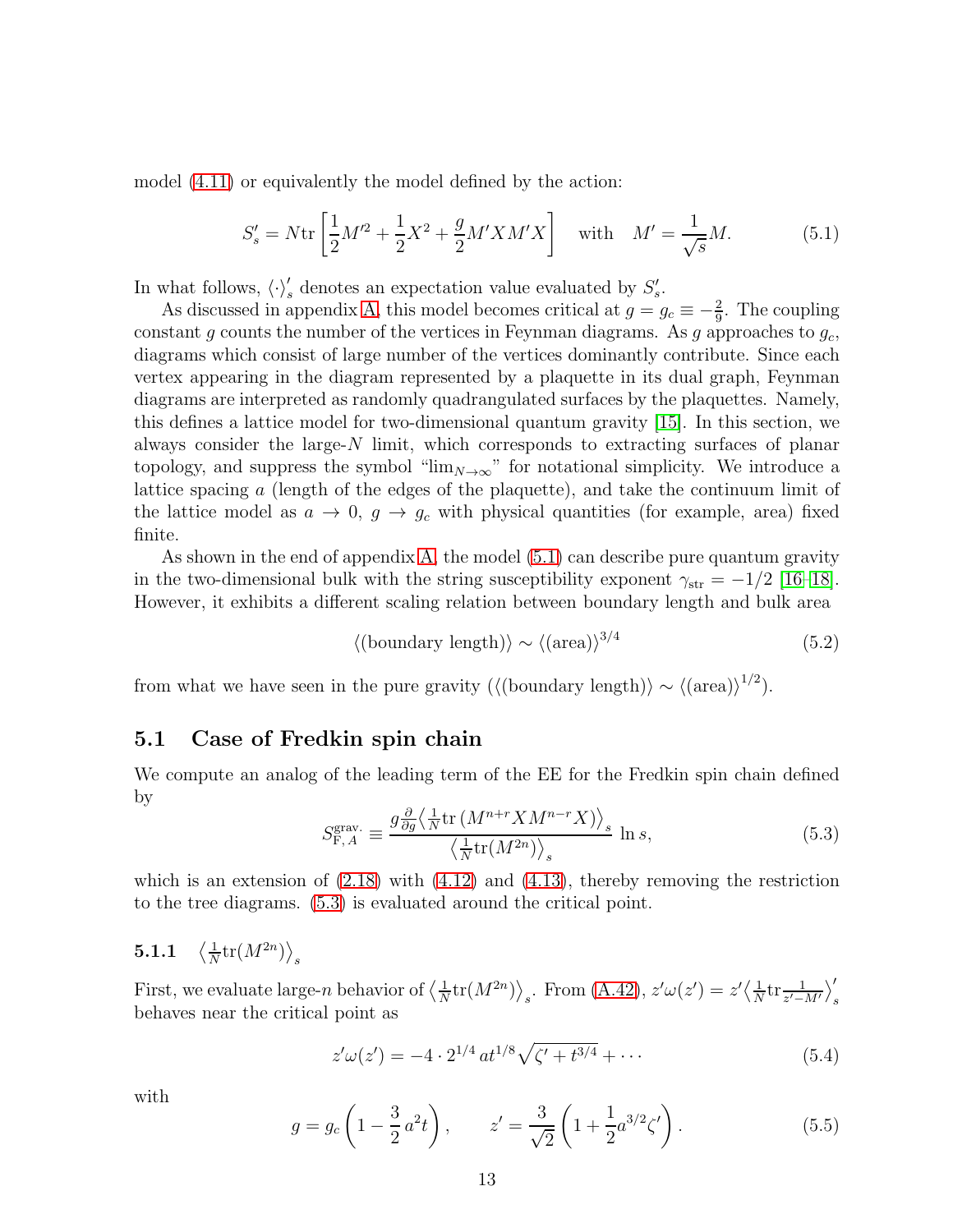t and  $\zeta'$  stand for bulk and boundary cosmological constants in the continuum theory that control area and boundary length, respectively. In order to consider contribution from large area and large boundary length, we ignore terms analytic in  $t$  or  $\zeta'$ . Here and below, the ellipsis means such irrelevant terms. Let us see large-order behavior of the expansion of

<span id="page-14-0"></span>
$$
a^{3/4}\sqrt{\zeta' + t^{3/4}} = \sqrt{1 - \frac{\lambda_*^2}{z'^2}} \times [1 + O(a^{3/2})]
$$
\n(5.6)

by  $\frac{\lambda^2}{z^2}$ , where  $\lambda_*$  is given in [\(A.39\)](#page-23-1). For example, from

$$
\binom{\nu}{n} \sim (-1)^{n+1} \frac{\sin(\pi \nu)}{\pi} \Gamma(\nu+1) n^{-\nu-1} \left[ 1 + O(n^{-1}) \right] \qquad (\nu \notin \mathbb{Z}), \tag{5.7}
$$

we obtain

$$
z'\omega(z') = 2 \cdot 2^{1/4} a^{1/4} t^{1/8} \sum_{n} \frac{1}{\sqrt{\pi}} \frac{1}{n^{3/2}} \left(\frac{\lambda_*^2}{z'^2}\right)^n + \cdots
$$
 (5.8)

Since  $z\left(\frac{1}{N}\right)$  $\frac{1}{N}$ tr $\frac{1}{z-M}$ , in the model [\(4.11\)](#page-11-1) is nothing but  $z'\omega(z')$  with  $z=\sqrt{s}z'$ , we read off large-*n* behavior of  $\left\langle \frac{1}{N} \right\rangle$  $\frac{1}{N}$ tr  $(M^{2n})\big\rangle_s$  as

<span id="page-14-1"></span>
$$
\left\langle \frac{1}{N} \text{tr}\left( M^{2n} \right) \right\rangle_s \sim 2 \cdot 2^{1/4} a^{1/4} t^{1/8} \frac{1}{\sqrt{\pi}} \frac{1}{n^{3/2}} \left( \frac{9}{2} s \right)^n. \tag{5.9}
$$

This should be compared with behavior of [\(2.4\)](#page-3-2) or [\(4.12\)](#page-11-3):

$$
\left\langle \frac{1}{N} \text{tr}(M^{2n}) \right\rangle_{s} \Big|_{\text{tree}} = N_{\text{F}, 2n, s} \sim \frac{1}{\sqrt{\pi}} \frac{1}{n^{3/2}} (4s)^{n}.
$$
 (5.10)

The power of  $n$  is common. Effects of fluctuating bulk surface are found in  $t$ -dependence in the overall factor and  $\frac{9}{2}s = 4s \cdot \frac{9}{8}$  $\frac{9}{8}$ .

5.1.2 
$$
g \frac{\partial}{\partial g} \left\langle \frac{1}{N} \text{tr} \left( M^{n+r} X M^{n-r} X \right) \right\rangle_s
$$

Next, we obtain asymptotic behavior of  $g\frac{\partial}{\partial g}\langle \frac{1}{N}\rangle$  $\frac{1}{N}$ tr  $(M^{n+r}XM^{n-r}X)\big\rangle_s$ .

From (B.14), 
$$
z'_1 z'_2 \omega_e^{(2)}(z'_1, z'_2) = z_1'^2 z_2'^2 \left\langle \frac{1}{N} \text{tr} \left( \frac{1}{z_1'^2 - M'^2} X \frac{1}{z_2'^2 - M'^2} X \right) \right\rangle_s'
$$
 behaves as

$$
z_1' z_2 \omega_e^{(2)}(z_1', z_2') = -16\sqrt{2} a^{1/2} t^{1/4} \frac{\sqrt{\zeta_1' + t^{3/4}} \sqrt{\zeta_2' + t^{3/4}}}{\zeta_1' + \zeta_2'} + \cdots, \qquad (5.11)
$$

where  $z'_i = \frac{3}{\sqrt{3}}$  $\frac{1}{2}(1+\frac{1}{2}a^{3/2}\zeta_i')$   $(i=1,2)$ . After taking t-derivative, we have

<span id="page-14-2"></span>
$$
g\frac{\partial}{\partial g}z_1'z_2'\omega_e^{(2)}(z_1',z_2') = \frac{8\sqrt{2}}{3}a^{-3/2}\left[\frac{3}{2}\frac{1}{\sqrt{\zeta_1'+t^{3/4}}\sqrt{\zeta_2'+t^{3/4}}}}{t_1'+t^{-3/4}\frac{\sqrt{\zeta_1'+t^{3/4}}\sqrt{\zeta_2'+t^{3/4}}}{\zeta_1'+\zeta_2'}+\frac{3t^{3/4}}{(\zeta_1'+\zeta_2')\sqrt{\zeta_1'+t^{3/4}}\sqrt{\zeta_2'+t^{3/4}}}\right]+\cdots (5.12)
$$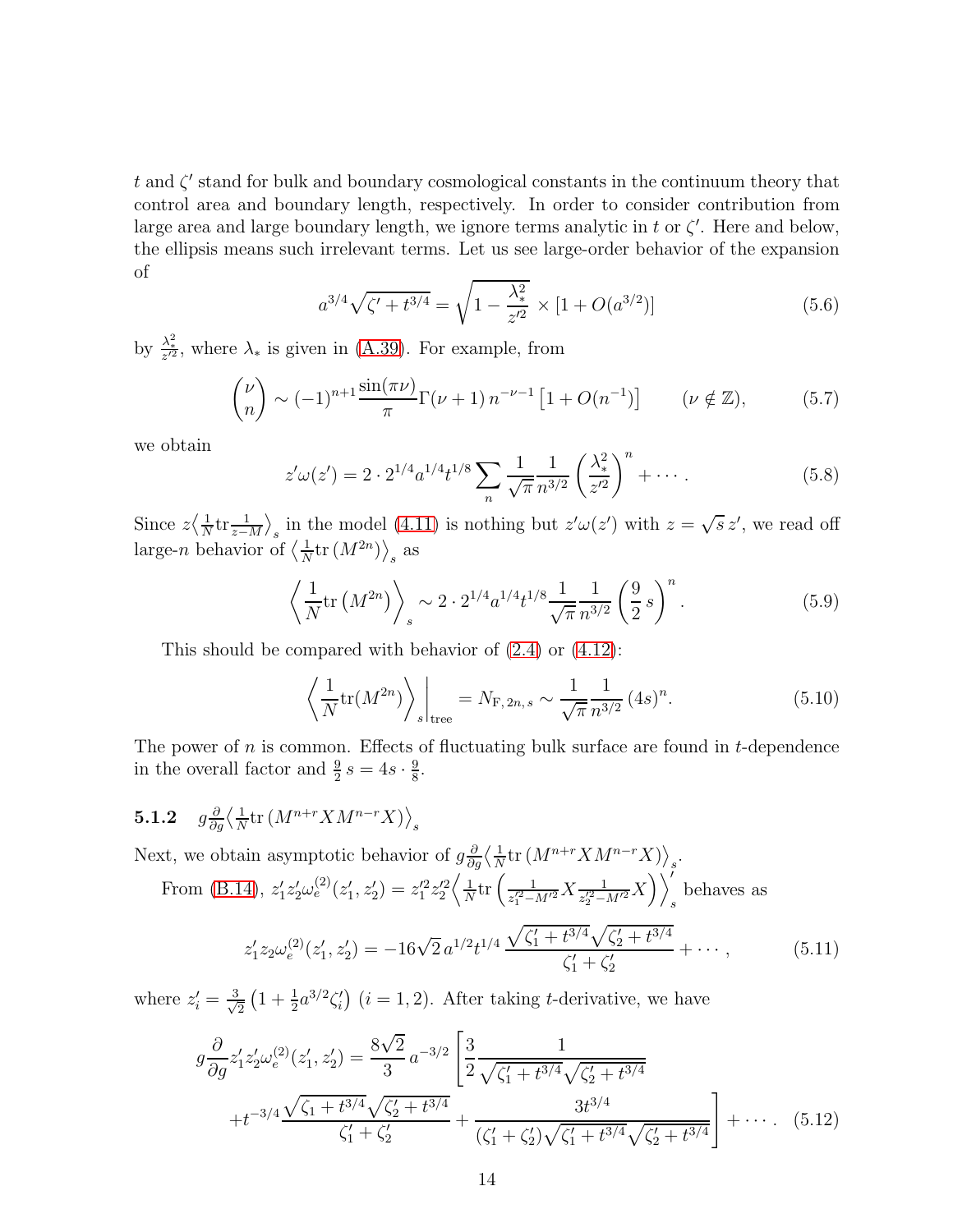We will see that these three terms provide different scalings. Use of [\(5.6\)](#page-14-0),  $\frac{1}{\zeta_1'+\zeta_2'}$  $a^{3/2} \sum_{L=0}^{\infty} \left( \frac{9/2}{z_1' z_2'} \right)$  $z_1'z_2'$  $\big)^{2L}$  and min  $\sum$  $\{k,\ell\}$  $_{L=0}$  $(1/2)$  $k - L$  $(1/2)$  $\ell-L$  $= -(-1)^{k+\ell} \frac{2(k+\ell)+1}{4(k-\ell)^2-1}$  $4(k-\ell)^2-1$ 1  $2^{2(k+\ell)}$  $(2k)!(2\ell)!$  $(k!\ell!)^2$ (5.13)

<span id="page-15-3"></span>leads to the large-order series

$$
g\frac{\partial}{\partial g}z_1'z_2'\omega_e^{(2)}(z_1',z_2') = \frac{8\sqrt{2}}{3\pi} \sum_{k,\ell} \left\{ \frac{3}{2\sqrt{k\ell}} - a^{3/2}t^{-3/4} \frac{2(k+\ell)}{4(k-\ell)^2 - 1} \frac{1}{\sqrt{k\ell}} + 3a^{3/2}t^{3/4} \sum_{L\geq 0} \frac{1}{\sqrt{(k-L)(\ell-L)}} \right\} \left(\frac{9}{2}s\right)^{k+\ell} \frac{1}{z_1^{2k}} \frac{1}{z_2^{2\ell}} \tag{5.14}
$$

with  $z_i = \sqrt{s} z'_i$   $(i = 1, 2)$ . Since the boundary length scales as  $a^{-3/2}$  from [\(5.5\)](#page-13-2), we define the length in the continuum:

<span id="page-15-4"></span><span id="page-15-1"></span><span id="page-15-0"></span>
$$
b \equiv a^{3/2}n, \qquad u \equiv a^{3/2}r. \tag{5.15}
$$

Then, the sum of L in [\(5.14\)](#page-15-0) is evaluated for  $k = \frac{n+r}{2}$  $\frac{1+r}{2}$ ,  $\ell = \frac{n-r}{2}$  as

$$
\sum_{L\geq 0} \frac{2}{\sqrt{(n+r-2L)(n-r-2L)}} = 2\ln\frac{\sqrt{b+u} + \sqrt{b-u}}{\sqrt{2|u|}} \tag{5.16}
$$

for  $u\not\sim 0$ . Reading off the coefficient of  $1/(z_1^{n+r}z_2^{n-r})$  we find

$$
g\frac{\partial}{\partial g}\left\langle \frac{1}{N}\text{tr}\left(M^{n+r}XM^{n-r}X\right) \right\rangle_{s} = \frac{8\sqrt{2}}{3\pi}a^{3/2}\left\{ \frac{3}{\sqrt{(b+u)(b-u)}} - t^{-3/4}\frac{b}{u^{2}\sqrt{(b+u)(b-u)}} + 6t^{3/4}\ln\frac{\sqrt{b+u}+\sqrt{b-u}}{\sqrt{2|u|}} \right\} \left(\frac{9}{2}s\right)^{2n}.
$$
 (5.17)

#### 5.1.3 Extended EE with fluctuating bulk geometry

Now we take the ratio of  $(5.17)$  and  $(5.9)$ , and obtain the extended EE  $(5.3)$  as

<span id="page-15-2"></span>
$$
S_{\mathrm{F},A}^{\mathrm{grav.}} = \frac{4 \cdot 2^{1/4}}{3\sqrt{\pi}} a^{-1} t^{-1/8} \left\{ \frac{3b^{3/2}}{\sqrt{(b+u)(b-u)}} - t^{-3/4} \frac{b^{5/2}}{u^2 \sqrt{(b+u)(b-u)}} + 6t^{3/4} b^{3/2} \ln \frac{\sqrt{b+u} + \sqrt{b-u}}{\sqrt{2|u|}} \right\} \ln s. \tag{5.18}
$$

From the derivation, this expression is valid unless u is around the origin or  $\pm b$ . For  $|u|$ being of the same order as b (typically  $|u| = \frac{1}{2}$  $\frac{1}{2}b$ ,  $\frac{1}{3}b$ , etc.) or smaller, the third term becomes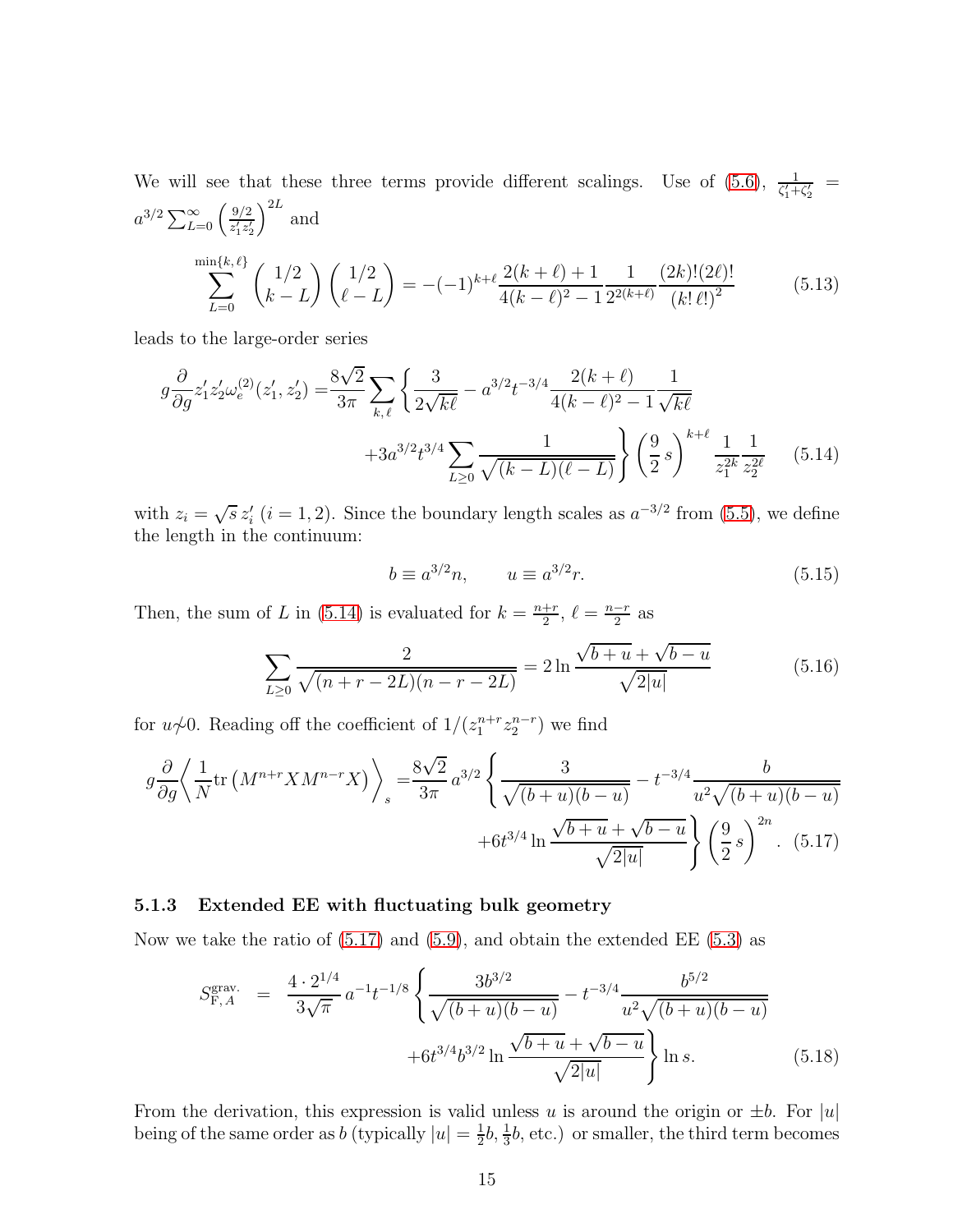dominant scaling as  $b^{3/2}$  or  $b^{3/2}$  ln b, which implies that the bulk quantum gravity greatly enhances the square-root scaling [\(2.17\)](#page-5-2). It would be intuitively understandable because it seems that fishnet diagrams describing a random surface provide stronger correlations than rainbow diagrams at the tree level. Although  $r$ - or  $u$ -dependence is different, the first term of [\(5.18\)](#page-15-2) reproduces the square-root scaling. The first and third terms come from the first and third terms in [\(5.12\)](#page-14-2), respectively. Difference between the two, namely the factor  $1/(\zeta_1 + \zeta_2)$ , is crucial to the enhancement. It seems natural because the factor cannot be factorized as a product of a function of  $\zeta_1'$  and a function of  $\zeta_2'$ , representing the entanglement of the subsystems A and B. Whereas [\(2.17\)](#page-5-2) has the maximum at  $r = 0$ (separation at the middle), [\(5.18\)](#page-15-2) grows as |u| increases when  $|u| \ll b$ . This suggests that fluctuating geometry provides quite different behavior from [\(2.17\)](#page-5-2) on the dependence of the separation.

### 5.2 Case of Motzkin spin chain

For case of the Motzkin spin chain, in view of [\(3.13\)](#page-8-3), [\(4.17\)](#page-12-2) and [\(4.18\)](#page-12-3), we compute the extended EE

$$
S_{\mathrm{M},A}^{\mathrm{grav}} \equiv \frac{g \frac{\partial}{\partial g} \left\langle \frac{1}{N} \mathrm{tr} \left[ (M + \mathbf{1}_N)^{n+r} X (M + \mathbf{1}_N)^{n-r} X \right] \right\rangle_s}{\left\langle \frac{1}{N} \mathrm{tr} \left[ (M + \mathbf{1}_N)^{2n} \right] \right\rangle_s} \ln s \tag{5.19}
$$

around the critical point.

First, a generating function of  $\left\langle \frac{1}{\Delta} \right\rangle$  $\frac{1}{N}$ tr  $[(M+1_N)^{2n}]$  s is related to  $\omega(z')$  as

$$
z \left\langle \frac{1}{N} \text{tr} \frac{1}{z - (M + \mathbf{1}_N)} \right\rangle_s = \frac{\sqrt{s} z' + 1}{\sqrt{s}} \omega(z')
$$
 (5.20)

with

$$
z' = \frac{z - 1}{\sqrt{s}}.\tag{5.21}
$$

In [\(5.4\)](#page-13-3), we consider large-order behavior in the expansion of

<span id="page-16-0"></span>
$$
a^{3/4}\sqrt{\zeta' + t^{3/4}} = \frac{2^{3/4}}{\sqrt{3}}\sqrt{z' - \lambda_*} = \left(\frac{3\sqrt{s} + \sqrt{2}}{\sqrt{2s}}\right)^{1/2}\sqrt{1 - \frac{\sqrt{s}\lambda_* + 1}{z}},\tag{5.22}
$$

and obtain

<span id="page-16-1"></span>
$$
\left\langle \frac{1}{N} \text{tr} \left[ (M + \mathbf{1}_N)^{2n} \right] \right\rangle_s \sim 2^{1/4} a^{1/4} t^{1/8} \frac{1}{\sqrt{\pi} \sigma_G^{3/2}} \frac{1}{n^{3/2}} \left( \sqrt{s} \lambda_{*0} + 1 \right)^{2n} \tag{5.23}
$$

with  $\sigma_G \equiv \frac{3\sqrt{s}}{3\sqrt{s}+\gamma}$  $\frac{3\sqrt{s}}{3\sqrt{s}+\sqrt{2}}$  and  $\lambda_{*0} \equiv \lim_{a\to 0} \lambda_* = \frac{3}{\sqrt{2}}$  $\frac{1}{2}$ . As comparison, [\(3.10\)](#page-7-3) or [\(4.17\)](#page-12-2) behaves as

$$
N_{\text{M},2n,s} \sim \frac{1}{2\sqrt{\pi} \,\sigma^{3/2}} \frac{1}{n^{3/2}} \left(2\sqrt{s} + 1\right)^{2n} \qquad \left(\sigma = \frac{\sqrt{s}}{2\sqrt{s} + 1}\right). \tag{5.24}
$$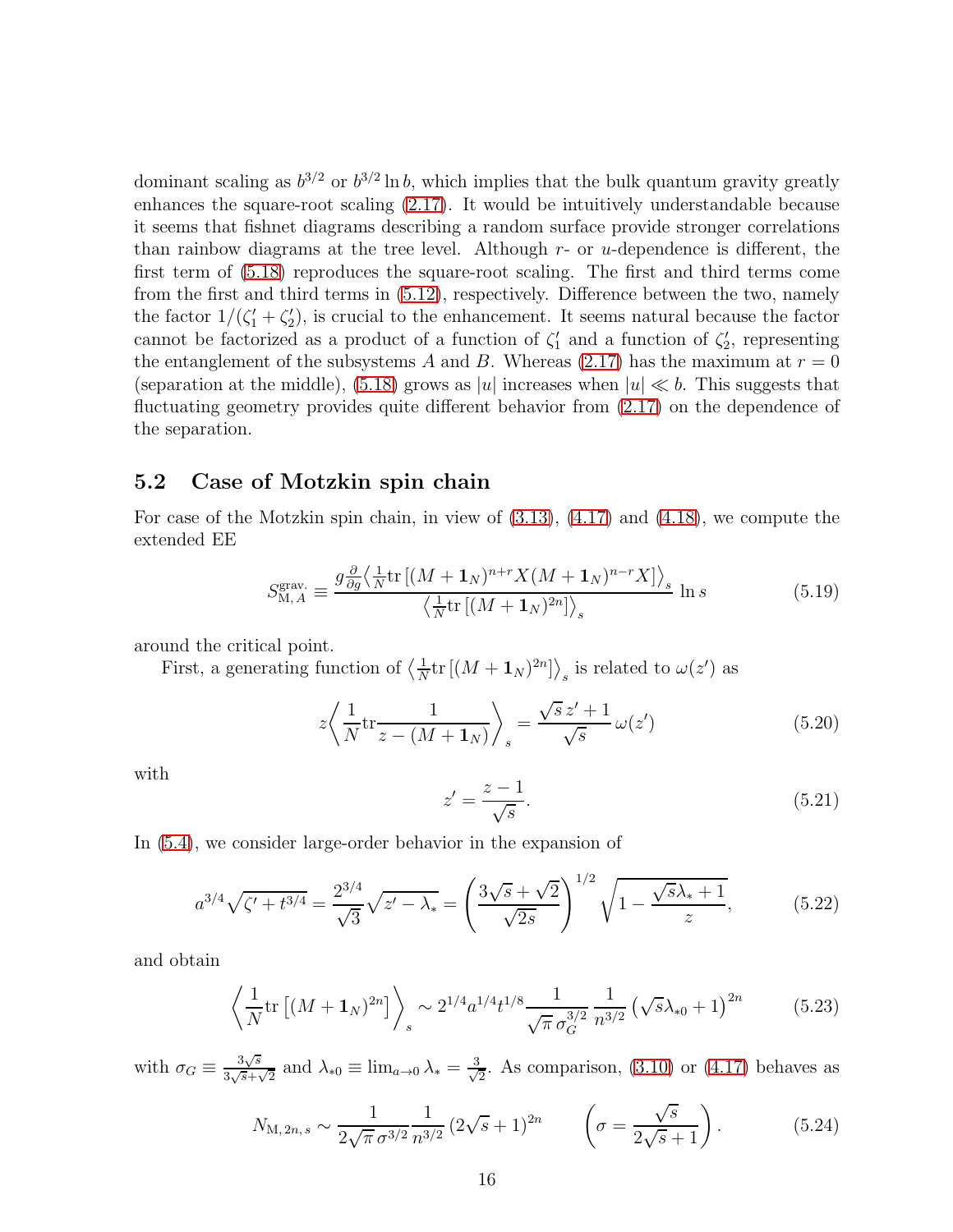We recognize similar effects to the case of the Fredkin model.

Next, for  $g\frac{\partial}{\partial x}$  $\frac{\partial}{\partial g}\Big\langle \frac{1}{N}$  $\frac{1}{N}$ tr  $[(M + \mathbf{1}_N)^{n+r} X (M + \mathbf{1}_N)^{n-r} X]$ , we do similar computation to the Fredkin case. In  $\omega^{(2)}(z_1', z_2')$  given in [\(B.11\)](#page-25-0), we use [\(5.22\)](#page-16-0),  $\frac{1}{\zeta_1'+\zeta_2'} = \frac{\sigma_G}{2}$  $\frac{q_G}{2} a^{3/2} \sum_{L=0}^{\infty} \left( \frac{(\sqrt{s} \lambda_{*0} + 1)^2}{z_1 z_2} \right)$  $z_1z_2$  $\setminus^L$ and [\(5.13\)](#page-15-3) to obtain

$$
g\frac{\partial}{\partial g}z_1'z_2'\omega^{(2)}(z_1',z_2') = \frac{16\sqrt{2}}{3\pi} \sum_{k,\ell} \left\{ \frac{3}{4}\sigma_G \frac{1}{\sqrt{kl}} - a^{-3/2}t^{-3/4} \frac{2(k+\ell)}{4(k-\ell)^2 - 1} \frac{1}{\sqrt{kl}} + \frac{3}{4}a^{3/2}t^{3/4}\sigma_G^2 \sum_{L\geq 0} \frac{1}{\sqrt{(k-L)(\ell-L)}} \right\} \frac{(\sqrt{s}\lambda_{*0}+1)^{k+\ell}}{z_1^k z_2^{\ell}}.
$$
\n(5.25)

Converting variables as [\(5.15\)](#page-15-4), we find

<span id="page-17-1"></span>
$$
g\frac{\partial}{\partial g}\left\langle\frac{1}{N}\text{tr}\left[\left(M+\mathbf{1}_{N}\right)^{n+r}X\left(M+\mathbf{1}_{N}\right)^{n-r}X\right]\right\rangle_{s}
$$
  
= 
$$
\frac{16\sqrt{2}}{3\pi}a^{3/2}\left\{\frac{3}{4\sigma_{G}}\frac{1}{\sqrt{(b+u)(b-u)}}-\frac{1}{4\sigma_{G}^{2}}t^{-3/4}\frac{b}{u^{2}\sqrt{(b+u)(b-u)}}\right.\newline+\frac{3}{2}t^{3/4}\ln\frac{\sqrt{b+u}+\sqrt{b-u}}{\sqrt{2|u|}}\left\{\left(\sqrt{s}\lambda_{*0}+1\right)^{2n}\right\}^{n} \tag{5.26}
$$

for  $u\not\sim 0$ .

Combining [\(5.23\)](#page-16-1) and [\(5.26\)](#page-17-1), we end up with the extended EE including fluctuating bulk geometry as

$$
S_{\text{M},A}^{\text{grav.}} = \frac{16 \cdot 2^{1/4}}{3\sqrt{\pi}} a^{-1} t^{-1/8} \left\{ \frac{3\sigma_G^{1/2}}{4} \frac{b^{3/2}}{\sqrt{(b+u)(b-u)}} - \frac{1}{4\sigma_G^{1/2}} t^{-3/4} \frac{b^{5/2}}{u^2 \sqrt{(b+u)(b-u)}} + \frac{3\sigma_G^{3/2}}{2} t^{3/4} \ln \frac{\sqrt{b+u} + \sqrt{b-u}}{\sqrt{2|u|}} \right\} \ln s, \tag{5.27}
$$

which has essentially the same structure as in the Fredkin case [\(5.18\)](#page-15-2).

# <span id="page-17-0"></span>6 Discussions

In this paper, we introduce large- $N$  matrix models, which reproduce the leading terms of the EE in highly entangled spin chains in their Feynman diagrams at the tree and planar level. By using the exact solution in one of such models, we compute analogous quantity to the  $EE$  including the full loop effects in the large- $N$  limit. Although diagrams look like skeletons at the tree level, a two-dimensional random surface emerges in the bulk by including the loop effects. The effects greatly increase the entanglement from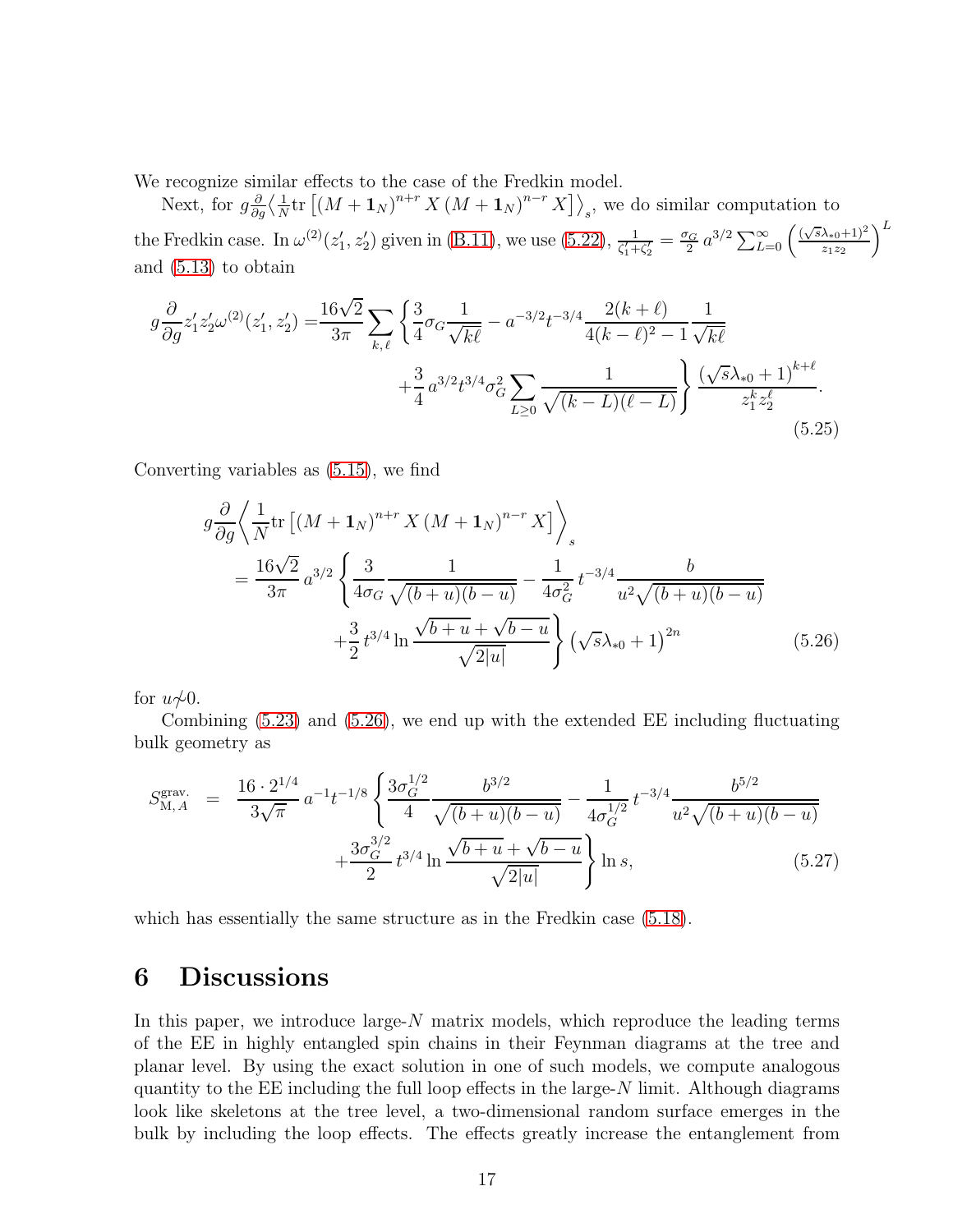the square-root scaling to the scaling of the power  $3/2$  (with logarithmic correction), and make change the dependence of the separation: the entanglement grows as the difference of the length of the subsystems  $A$  and  $B$  increases, as far as the difference is small. An intuitive explanation to the former is that fishnet diagrams describing a random surface provide much more correlation than the skeletons. It will be interesting to understand a physical meaning of the latter property.

Since the  $(s+1)$ -matrix model of  $M_f$   $(f = 1, \dots, s)$  and X can express more details of spin configurations compared to the two-matrix model of  $M$  and  $X$ , it will be important to analyze the  $(s + 1)$ -matrix model and gain deeper insights into the system. For  $s \leq 2$ the exact solution is found in [\[14\]](#page-27-5). In that case, it will be nice if any technique is developed to obtain the relevant one-point functions  $\langle \frac{1}{\lambda} \rangle$  $\frac{1}{N}$ tr  $(\mathcal{M}^{2n})\rangle$  and  $\langle \frac{1}{N}$  $\frac{1}{N}$ tr ( $\mathcal{M}^{n+r} X \mathcal{M}^{n-r} X$ ) $\rangle$  with  $\mathcal{M} = \sum_{f=1}^s M_f.$ 

It will also be worth doing analogous investigation for other entanglement measures like Rényi entanglement entropy  $[10, 11]$  $[10, 11]$  and mutual information  $[19]$ , and extending to deformed Motzkin/Fredkin spin chains in which the EEs grow linearly [\[20](#page-27-10)[–22\]](#page-27-11).

In the matrix models, the operators corresponding to spin configurations are regarded as one-dimensional objects, whereas their Feynman diagrams naturally generate twodimensional surfaces. It seems intriguing to investigate the matrix models from the viewpoint of holographic (random) tensor networks [\[23–](#page-27-12)[25\]](#page-28-0).

# Acknowledgements

The author thanks to Branko Dragovich for suggesting publication of this paper. This research was supported by the Institute for Basic Science in Korea (IBS-R018-D1).

# <span id="page-18-0"></span>A Exact solution to matrix model

In this appendix, we present the exact solution to the large- $N$  matrix model defined by the action

<span id="page-18-2"></span>
$$
S'_{s} = N \text{tr} \left[ \frac{1}{2} M'^{2} + \frac{1}{2} X^{2} + \frac{g}{2} M' X M' X \right], \tag{A.1}
$$

which is equivalent to [\(4.11\)](#page-11-1) with  $M' = \frac{1}{\sqrt{s}}M$ .

### A.1 Character expansion

As discussed in [\[9\]](#page-27-0), we consider the expansion by  $GL(N)$  characters  $\chi_R$ :

<span id="page-18-1"></span>
$$
e^{-\frac{Ng}{2}\text{tr}(M'XM'X)} = \sum_{R} d_R \zeta_R(Ng) \chi_R(M'X),\tag{A.2}
$$

where  $R$  in the sum runs over polynomial irreducible representations labelled by shifted highest weights  $h_i = N - i + m_i$   $(i = 1, 2 \cdots, N)$ .  $\{m_i\}$  and  $\{h_i\}$  are sets of nonnegative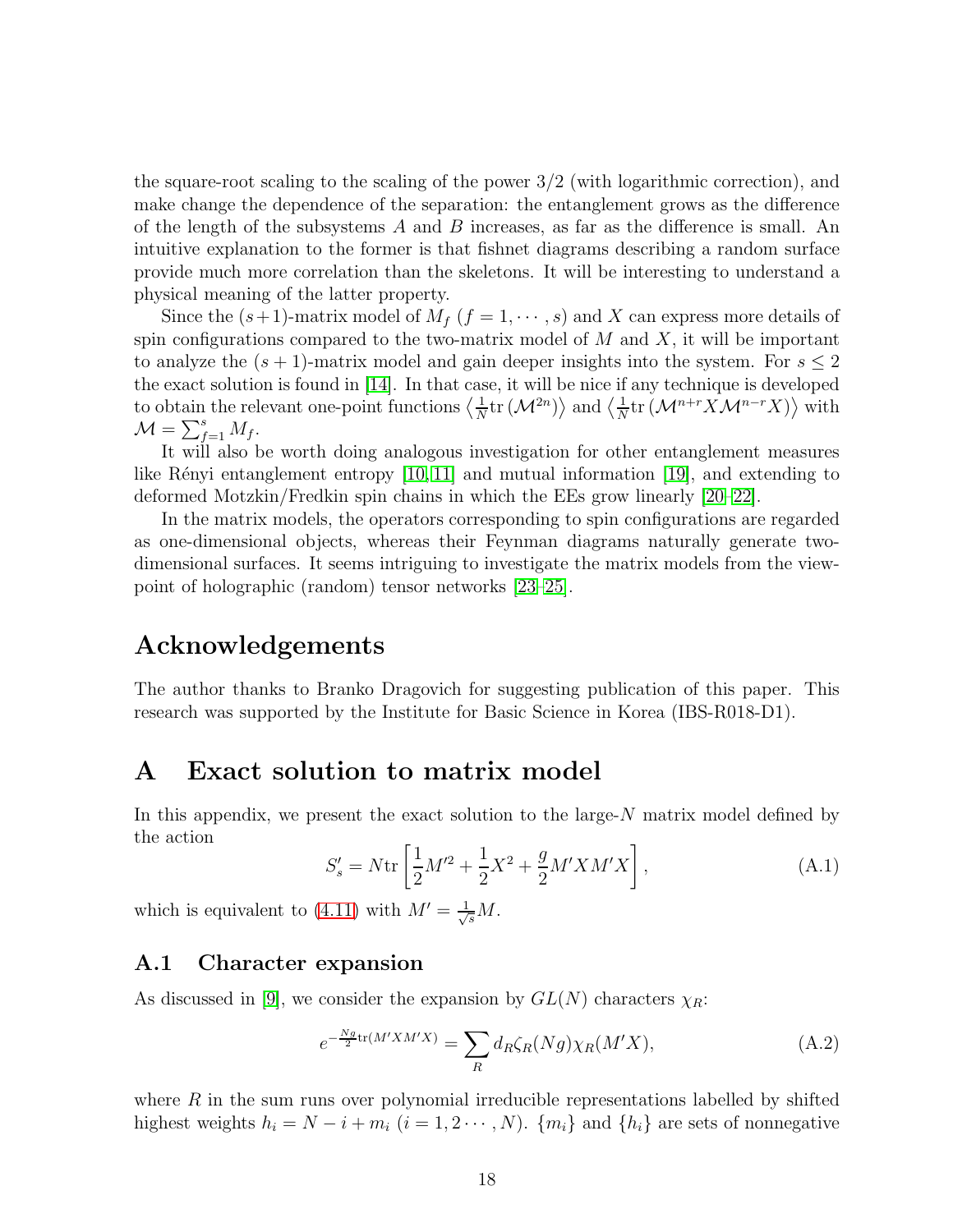integers satisfying

$$
m_1 \ge m_2 \ge \cdots \ge m_N \ge 0
$$
 and  $h_1 > h_2 > \cdots > h_N \ge 0.$  (A.3)

In terms of  $\{h_i\}$ ,  $\chi_R(A) = \det_{j,k} \left( a_k^{h_j} \right)$  $\binom{h_j}{k}$  /  $\Delta(a)$  with  $a_i$  being eigenvalues of A and  $\Delta(a)$ the Van der Monde determinant  $\Delta(a) \equiv \det_{j,k} \left( a_k^{N-j} \right) = \prod_{j < k} (a_j - a_k)$ .  $d_R$  denotes the dimension of the representation R:  $d_R = \chi_R(\mathbf{1}_N) = \prod_{j < k} \frac{h_j - h_k}{k - j}$  $\frac{j-n_k}{k-j}$ . The expansion coefficient  $\zeta_R(Ng)$  is given by integrals over  $U(N)$  matrices:

<span id="page-19-0"></span>
$$
\zeta_R(Ng) = \frac{1}{d_R} \int [dU] \,\chi_R(U^\dagger) \, e^{-\frac{Ng}{2}\text{tr}(U^2)} \tag{A.4}
$$

with  $[dU]$  the  $U(N)$  Haar measure normalized as  $\int [dU] = 1$ . Let us consider case of N even. Then, it can be seen that each representation  $\{h_i\}$  contributing to the expansion  $(A.2)$  consists of  $N/2$  even integers and  $N/2$  odd integers. For the representation specified by even integers  $\{h^e\} \equiv \{h_{j_1}, \cdots, h_{j_{N/2}}\}$  and odd integers  $\{h^o\} \equiv \{h_{j_{N/2+1}}, \cdots, h_{j_N}\}$ ,  $(A.4)$ is given as

$$
\zeta_R(Ng) = \frac{1}{d_R} \left( -\frac{Ng}{2} \right)^{\frac{1}{2}|m|} (-1)^{\frac{N(N+2)}{8}} \epsilon_{j_1 \cdots j_N} \frac{\triangle (h^e) \triangle (h^o)}{2^{\frac{N(N-2)}{4}} \prod_{j=1}^N \left\lfloor \frac{h_j}{2} \right\rfloor!},\tag{A.5}
$$

where  $|m| \equiv \sum_{i=1}^{N} m_i = \sum_{i=1}^{N} h_i - \frac{N(N-1)}{2}$ ,  $\epsilon_{j_1\cdots j_N}$  is an N-th rank totally antisymmetric tensor normalized by  $\epsilon_{1\cdots N} = 1$ , and  $\lfloor x \rfloor$  denotes the greatest integer not exceeding x.

Now by using the formula

$$
\int [dU] \chi_R(AUBU^{\dagger}) = \frac{1}{d_R} \chi_R(A) \chi_R(B), \tag{A.6}
$$

the partition function reduces to eigenvalue integrals as

<span id="page-19-2"></span>
$$
Z_s' = \int d^{N^2} M' d^{N^2} X e^{-S_s'} = C_N \sum_{\{h\}} \left( -\frac{Ng}{2} \right)^{\frac{1}{2}|h| - \frac{N(N-1)}{2}} c_{\{h\}} R_{\{h\}}(g)^2 \tag{A.7}
$$

with  $C_N$  being a constant depending only on  $N$ ,

<span id="page-19-1"></span>
$$
c_{\{h\}} \equiv \frac{1}{\prod_{i=1}^{N} \left\lfloor \frac{h_j}{2} \right\rfloor! \prod_{h_j \in \{h^e\}, h_k \in \{h^o\}} (h_j - h_k)}, \tag{A.8}
$$

$$
R_{\{h\}}(g) \equiv \int \left(\prod_{i=1}^N d\lambda_i\right) \Delta(\lambda) \det_{j,k} \left(\lambda_k^{h_j}\right) e^{-N\sum_{i=1}^N \frac{1}{2}\lambda_i^2}.
$$
 (A.9)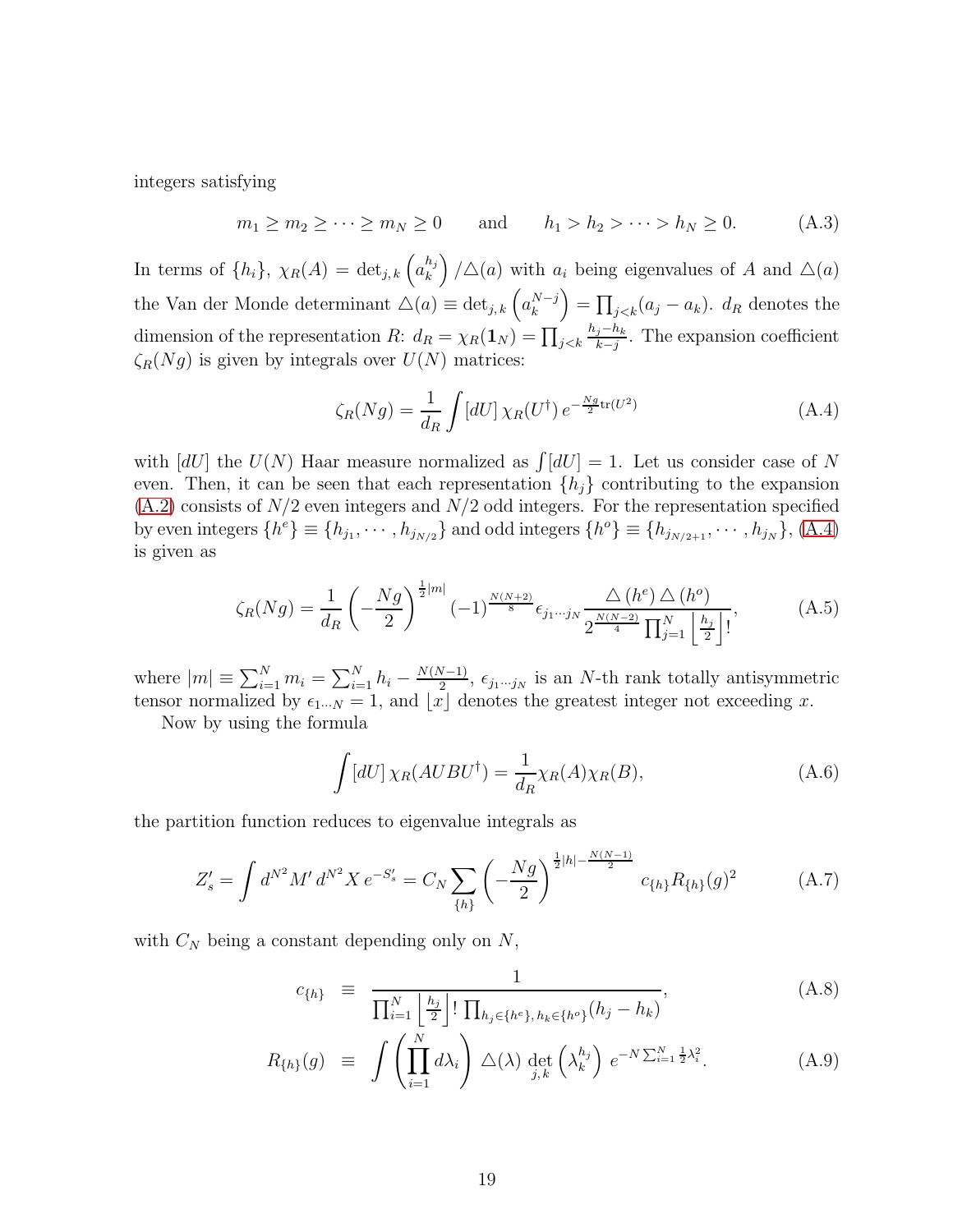# **A.2** Large-N analysis of  $R_{\{h\}}(g)$

A large- $N$  saddle point for  $(A.9)$  is given by the equation

<span id="page-20-1"></span>
$$
-\lambda_i^2 + \frac{1}{N}\lambda_i \sum_{k(\neq i)} \frac{1}{\lambda_i - \lambda_k} + \frac{1}{N}\lambda_i \frac{\partial}{\partial \lambda_i} \ln \det_{j,k} \left(\lambda_k^{h_j}\right) = 0.
$$
 (A.10)

Following the standard analysis in [\[26\]](#page-28-1), we introduce the resolvent [2](#page-20-0)

$$
\omega(\lambda) = \frac{1}{N} \sum_{i=1}^{N} \frac{1}{\lambda - \lambda_i} = \left\langle \frac{1}{N} \text{tr} \frac{1}{\lambda - M'} \right\rangle_s' = \left\langle \frac{1}{N} \text{tr} \frac{1}{\lambda - X} \right\rangle_s' \tag{A.11}
$$

for  $\lambda \in \mathbb{C}$ , and assume that the eigenvalue density  $\rho_{\lambda}(x) \equiv \frac{1}{N}$  $\frac{1}{N} \sum_{i=1}^{N} \delta(x - \lambda_i)$  becomes continuous with some support  $[-\lambda_*, \lambda_*]$  as  $N \to \infty$ . Then.

$$
\omega(\lambda) = \int_{-\lambda_*}^{\lambda_*} dy \, \frac{\rho_{\lambda}(y)}{\lambda - y} \tag{A.12}
$$

is analytic in  $\lambda \in \mathbb{C}$  except the cut  $[-\lambda_*, \lambda_*]$ , and  $\omega(\lambda) = \frac{1}{\lambda} + O(\lambda^{-3})$  as  $\lambda \to \infty$ .<br>  $\frac{1}{\lambda} \sum_{n=1}^{\infty} \frac{1}{n} \sin(\lambda 10)$  is given by  $\psi(x) = \frac{1}{\lambda} (\omega(x + i0) + \omega(x - i0))$  for  $x \in [-\lambda, \lambda]$  $\frac{1}{N} \sum_{k(\neq i)}$ 1  $\frac{1}{\lambda_i-\lambda_k}$  in [\(A.10\)](#page-20-1) is given by  $\psi(x) \equiv \frac{1}{2}$  $\frac{1}{2}(\omega(x+i0)+\omega(x-i0))$  for  $x \in [-\lambda_*, \lambda_*]$ . We also introduce a holomorphic function  $h(\lambda)$  such that  $h(\lambda)$  has the same cut as  $\omega(\lambda)$ and

$$
\hbar(x) \equiv \frac{1}{2} \left( h(x + i0) + h(x - i0) \right) = \frac{1}{N} \lambda_i \frac{\partial}{\partial \lambda_i} \ln \det_{j,k} \left( \lambda_k^{h_j} \right) \Big|_{\lambda_i = x}
$$
\n(A.13)

for  $x \in [-\lambda_*, \lambda_*]$ . The saddle point equation [\(A.10\)](#page-20-1) can be expressed as

<span id="page-20-2"></span>
$$
-x^{2} + x\psi(x) + \hbar(x) = 0 \qquad (x \in [-\lambda_{*}, \lambda_{*}]).
$$
 (A.14)

Note that  $\chi_{\{h\}}\left(\text{diag}(\lambda_1,\cdots,\lambda_N)\right) = \det_{j,k}\left(\lambda_k^{h_j}\right)$  $\binom{h_j}{k}$  /  $\triangle(\lambda)$  is a polynomial of  $\lambda_1, \cdots, \lambda_N$ and can be extended to  $\lambda_1, \dots, \lambda_N \in \mathbb{C}$ . By taking  $\lambda_i$ -derivative of the logarithm of the character, we see that  $\phi(\lambda_i) - \lambda_i \phi(\lambda_i)$  is extendible to the whole complex plane. Thus,

<span id="page-20-3"></span>
$$
h(\lambda) - \lambda \omega(\lambda) = f(\lambda) \quad \text{for} \quad \lambda \in \mathbb{C}
$$
 (A.15)

with  $f(\lambda)$  having no cut [\[27\]](#page-28-2). From [\(A.14\)](#page-20-2) and [\(A.15\)](#page-20-3), we obtain

<span id="page-20-4"></span>
$$
-\lambda^2 + \lambda \omega(\lambda) + h^{\dagger}(\lambda) = 0 \quad \text{for} \quad \lambda \in \mathbb{C}, \tag{A.16}
$$

where  $h^{\dagger}$  denotes h on the second Riemann sheet. For large  $\lambda$ , [\(A.16\)](#page-20-4) yields

<span id="page-20-5"></span>
$$
h^{\dagger}(\lambda) = \lambda^2 - 1 - \sum_{m=1}^{\infty} \frac{1}{\lambda^{2m}} \left\langle \frac{1}{N} \text{tr}\left(M'^{2m}\right) \right\rangle_s'.
$$
 (A.17)

Note that  $\langle \frac{1}{\Lambda} \rangle$  $\frac{1}{N}$ tr  $(M^{\prime m})_{s}^{\prime}=0$  for m odd from the  $Z_{2}$  symmetry under  $M^{\prime}\rightarrow-M^{\prime}$ .

<span id="page-20-0"></span><sup>&</sup>lt;sup>2</sup>Correlation functions evaluated by  $(\overline{A}.7)$  with  $(A.1)$  are denoted by  $\langle \cdot \rangle_s'$ .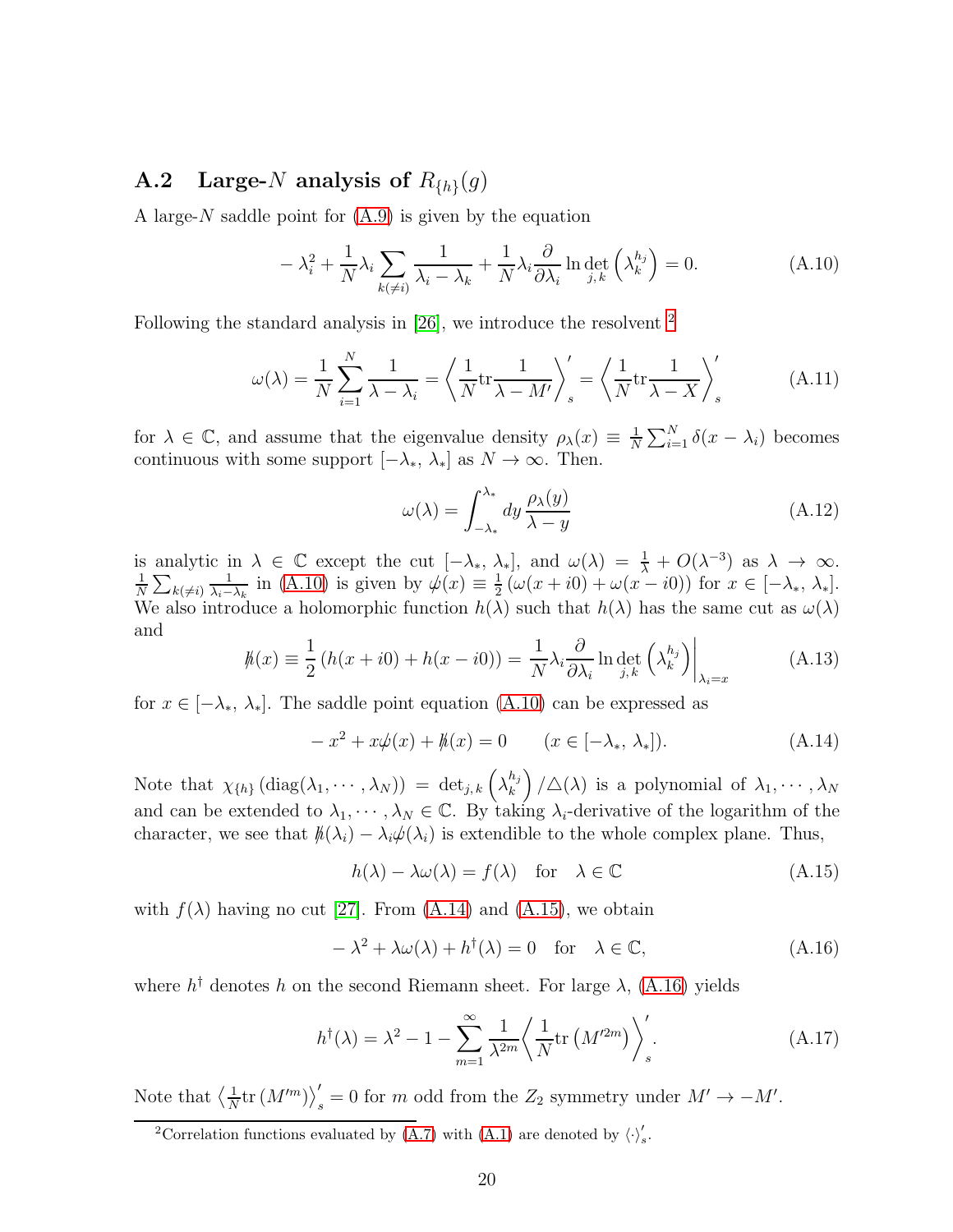### A.3 Large- $N$  analysis for highest weights

In order to consider saddle point equations for highest weights  $\{h_i\}$ , we define

<span id="page-21-0"></span>
$$
H(h) = \frac{1}{N} \sum_{i=1}^{N} \frac{1}{h - h'_i}
$$
\n(A.18)

with  $h'_i \equiv \frac{1}{N}$  $\frac{1}{N}h_i$ . Putting  $x=\frac{i}{N}$  $\frac{i}{N}$ , we assume that  $h(x) = h'_i$  becomes a continuous function in large-N limit. A typical distribution of the highest weights is that  $m_k = m_{k+1} = \cdots =$  $m_N = 0$  for some k and the rest nonzero. Setting  $\alpha = h'_1$  and  $\beta = h'_k$ , we then see that  $h(x)$  decreases along the slope of  $-x$  for  $\frac{k}{N} < x < 1$ , and more rapidly decreases for  $0 < x < \frac{k}{N}$ . This implies that the highest weight density  $\rho(h) = -\frac{\partial}{\partial h}x(h)$  saturates as  $\rho(h) = 1$  for  $0 < h < \beta$  and  $0 < \rho(h) < 1$  for  $\beta < h < \alpha$ . [\(A.18\)](#page-21-0) can be written as

$$
H(h) = \int_0^\alpha dy \frac{\rho(y)}{h - y} = \ln \frac{h}{h - \beta} + \int_\beta^\alpha dy \frac{\rho(y)}{h - y},
$$
\n(A.19)

which is analytic except the cut  $[0, \alpha]$ ,  $H(h) = \frac{1}{h} + O(h^{-2})$  as  $h \to \infty$ , and

$$
H(h \pm i0) = H(h) \mp i\pi\rho(h) \quad (h \in [0, \alpha])
$$
\n(A.20)

with  $H(h) = \frac{1}{2}(H(h + i0) + H(h - i0)) = \int_0^\alpha dy \, \rho(y) P_{\overline{h-y}}^1$ . Next, let us introduce a function  $L(h)$  such that  $L(h)$  has the same cut  $[0, \alpha]$  as  $H(h)$  and

$$
\mathcal{L}(y) \equiv \frac{1}{2} \left( L(y + i0) + L(y - i0) \right) = \frac{2}{N} \frac{\partial}{\partial h'_i} \ln \det_{j,k} \left( \lambda_k^{N h'_j} \right) \Big|_{h'_i = y} . \tag{A.21}
$$

Note that  $\lambda(h) \equiv \exp\left(\frac{1}{2}\right)$  $\frac{1}{2}L(h)$  and  $h(\lambda)$  are functional inverses of each other as mutlivalued functions as discussed in [\[27\]](#page-28-2). The inversion of [\(A.17\)](#page-20-5) is iteratively done as

$$
\lambda(h)^{2} = h^{2} + 1 + \frac{1}{h} \left\langle \frac{1}{N} \text{tr}\left(M'^{2}\right) \right\rangle_{s}^{\prime} + O\left(y^{-2}\right). \tag{A.22}
$$

The large-N saddle point equation of  $(A.7)$  with respect to  $h'_i$  reads <sup>[3](#page-21-1)</sup>

<span id="page-21-2"></span>
$$
2\mathcal{L}(h) - \mathcal{H}(h) = \ln \frac{h}{-g} \quad \text{for} \quad h \in [\beta, \alpha]. \tag{A.23}
$$

In terms of the analytic function

$$
D(h) \equiv 2L(h) - H(h) + \ln(h - \beta) - 3\ln h,
$$
 (A.24)

which asymptotically behaves as

<span id="page-21-3"></span>
$$
D(h) = \frac{1 - \beta}{h} + O(h^{-2}),
$$
\n(A.25)

<span id="page-21-1"></span> $3$ As usually found in large-N limit [\[26\]](#page-28-1), models are well-defined for some negative region of coupling constants. Here we also consider the case of  $g < 0$ .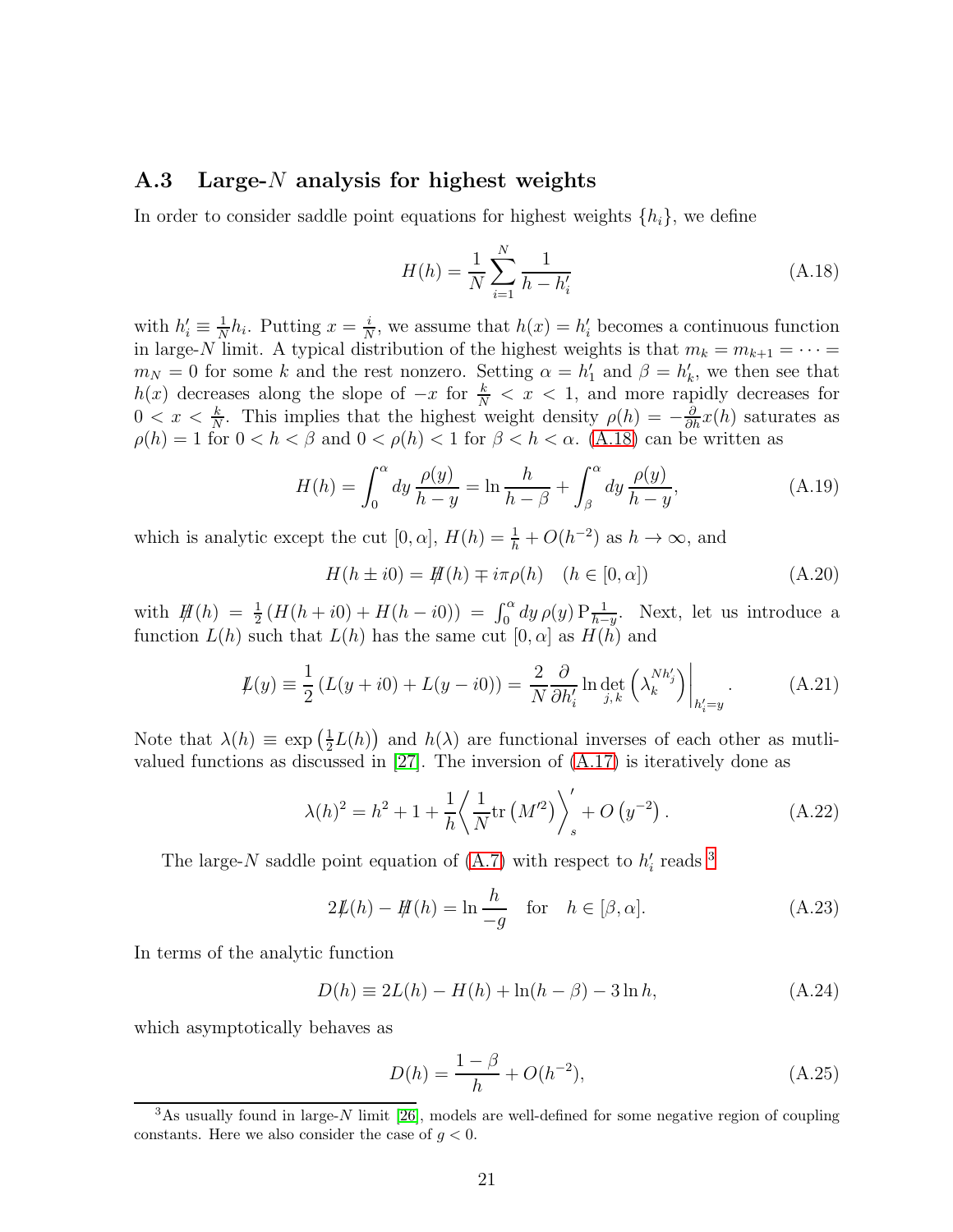[\(A.23\)](#page-21-2) is recast as

$$
\mathcal{D}(h) = \ln \frac{h - \beta}{(-g)h^2} \quad \text{for} \quad h \in [\beta, \alpha]. \tag{A.26}
$$

Its solution is given by

$$
D(h) = \lim_{\epsilon \to +0} \sqrt{(h-\alpha)(h-\beta)} \oint_C \frac{ds}{2\pi i} \frac{\ln \frac{s-\beta+\epsilon}{(-g)s^2}}{(h-s)\sqrt{(s-\alpha)(s-\beta)}},\tag{A.27}
$$

where the integration contour C encloses only the square-root cut  $[\beta, \alpha]$  but not the other singularities. The integral is evaluated by inflating the contour as

<span id="page-22-1"></span>
$$
D(h) = \ln \frac{(\alpha - \beta)(h - \beta) (\sqrt{h - \alpha} + \sqrt{h - \beta})^2}{(-g) (\sqrt{\alpha(h - \beta)} + \sqrt{\beta(h - \alpha)})^4}.
$$
 (A.28)

[\(A.25\)](#page-21-3) requires that  $X \equiv \left(\frac{\sqrt{\alpha} + \sqrt{\beta}}{2}\right)$  $\frac{+\sqrt{\beta}}{2}$  satisfies

$$
X - 3g^2X^3 = 1,
$$
\n(A.29)

the suitable solution of which reads

<span id="page-22-0"></span>
$$
X = -\frac{2}{3g} \operatorname{Im} \left[ \sqrt{1 - \frac{81}{4}g^2} - i \frac{9}{2}g \right]^{1/3}
$$
 (A.30)

behaving as  $X = 1 + 3g^2 + O(g^4)$  for  $g \sim 0$ . The solution determines  $\alpha$  and  $\beta$  as

<span id="page-22-2"></span>
$$
\alpha = X(1 - gX)^2, \qquad \beta = X(1 + gX)^2. \tag{A.31}
$$

The critical point of  $g$  is given by a singular point of  $(A.30)$  nearest from the origin:  $g_c = -\frac{2}{9}$  $\frac{2}{9}$ . Near the critical point, expansion in  $\Delta \equiv \frac{2}{3}$  $\frac{2}{3} \frac{g - g_c}{-g_c}$  $\frac{g-g_c}{-g_c}$  leads to

$$
X = \frac{3}{2} \left[ 1 - \Delta^{1/2} + O(\Delta) \right], \qquad \alpha = \frac{8}{3} \left[ 1 - \frac{3}{2} \Delta^{1/2} + O(\Delta) \right], \qquad \beta = \frac{2}{3} \left[ 1 + O(\Delta) \right].
$$
\n(A.32)

### **A.4** Solution of  $\omega(\lambda)$

It can be directly seen that [\(A.28\)](#page-22-1) is regular except the cut  $[\beta, \alpha]$ . Together with [\(A.25\)](#page-21-3), we identify  $D(h)$  with  $H(h) - \ln \frac{h}{h-\beta}$ . Then,

$$
H(h) = \ln \frac{(\alpha - \beta)h(\sqrt{h - \alpha} + \sqrt{h - \beta})^2}{(-g)(\sqrt{\alpha(h - \beta)} + \sqrt{\beta(h - \alpha)})^4},
$$
\n(A.33)

$$
\rho(y) = \frac{2}{\pi} \left\{ 2 \arg \left( \sqrt{\alpha(y - \beta)} + i \sqrt{\beta(\alpha - y)} \right) - \arg \left( \sqrt{y - \beta} + i \sqrt{\alpha - y} \right) \right\} \tag{A.34}
$$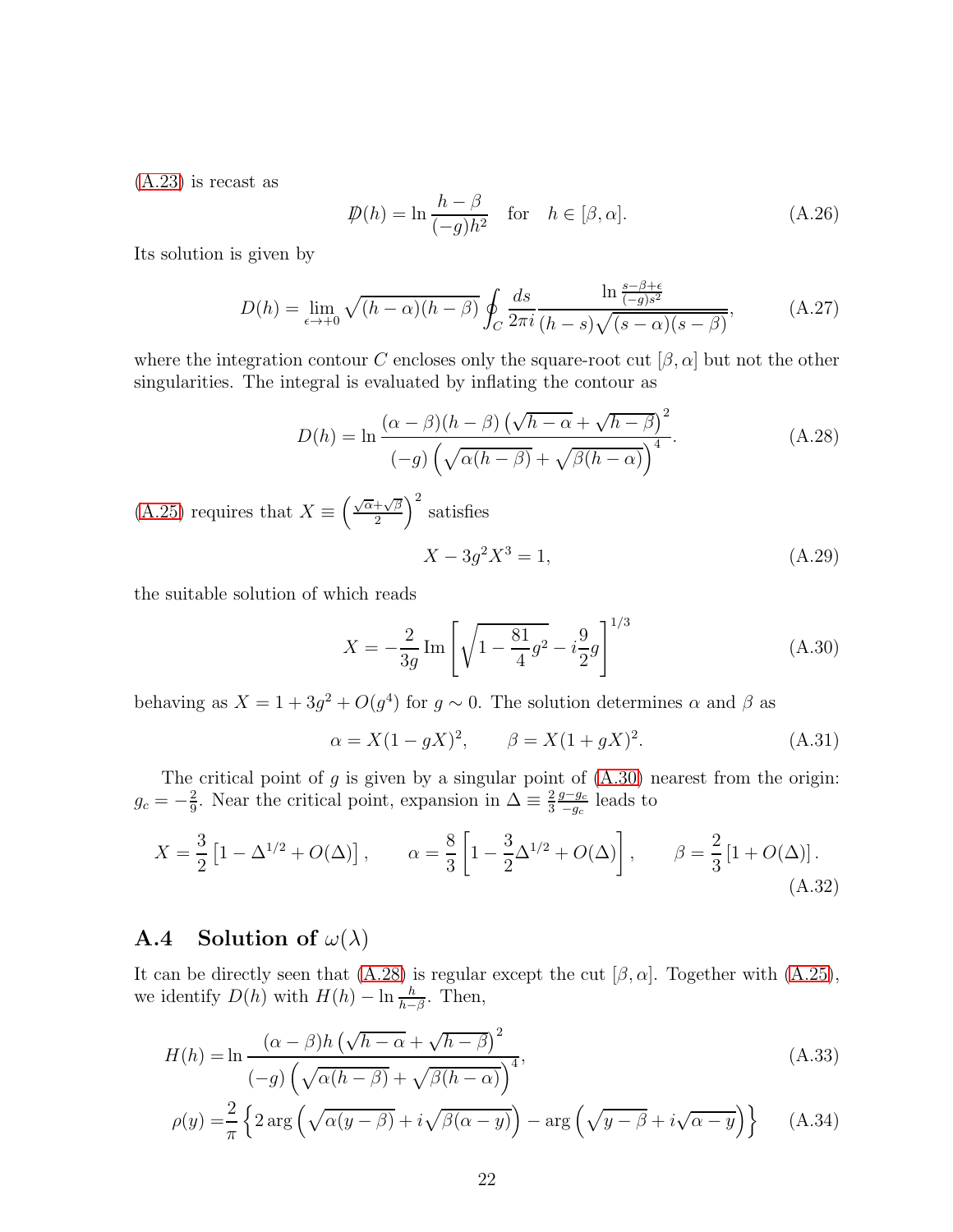for  $y \in [\beta, \alpha]$ . Also, we find

$$
\lambda(h)^2 = e^{L(h)} = h \, e^{H(h)},\tag{A.35}
$$

leading to

<span id="page-23-2"></span>
$$
\lambda(h) = \frac{\sqrt{\alpha - \beta}h(\sqrt{h - \alpha} + \sqrt{h - \beta})}{\sqrt{-g}(\sqrt{\alpha(h - \beta)} + \sqrt{\beta(h - \alpha)})^2} = \frac{\left(h + \sqrt{\alpha\beta} + \sqrt{(h - \alpha)(h - \beta)}\right)^2}{2h(\sqrt{h - \alpha} + \sqrt{h - \beta})}.
$$
 (A.36)

The critical point  $h = h_*$  of [\(A.36\)](#page-23-2) satisfying  $\lambda'(h_*) = 0$  is

$$
h_* = 2\sqrt{\alpha\beta} = \frac{8}{3} \left[ 1 - \frac{3}{4} \Delta^{1/2} + O(\Delta) \right].
$$
 (A.37)

The functional inversion of  $\lambda(h)$  around the critical point gives

<span id="page-23-3"></span>
$$
h(\lambda) = h_* \pm \frac{8 \cdot 2^{1/4}}{3} \Delta^{1/8} \left[ 1 + O(\Delta^{1/2}) \right] \sqrt{\lambda - \lambda_*} + O(\lambda - \lambda_*) \tag{A.38}
$$

with

<span id="page-23-1"></span>
$$
\lambda_* = \frac{3}{\sqrt{2}} \left[ 1 - \frac{1}{2} \Delta^{3/4} + O(\Delta) \right].
$$
 (A.39)

Since  $h^{\dagger}(\lambda)$  is given by [\(A.38\)](#page-23-3) with  $\pm$  replaced by  $\mp$ . From [\(A.16\)](#page-20-4),

<span id="page-23-4"></span>
$$
\omega(\lambda) = \frac{1}{\lambda} \left( \lambda^2 - h^\dagger(\lambda) \right)
$$
  
=  $\lambda_* - \frac{h_*}{\lambda_*} \pm \frac{8 \cdot 2^{1/4}}{3} \Delta^{1/8} \left[ 1 + O(\Delta^{1/2}) \right] \sqrt{\frac{\lambda - \lambda_*}{\lambda_*}} + O(\lambda - \lambda_*). \quad (A.40)$ 

Choices of the branches are fixed by  $\rho_{\lambda}(x) \geq 0$ . We should take the "−" branch in [\(A.40\)](#page-23-4) and [\(A.38\)](#page-23-3).

# A.5 Continuum limit

Since Feynman diagrams of the matrix model [\(A.1\)](#page-18-2) are interpreted as randomly quadrangulated surfaces, we introduce a length of the edges of the unit square (plaquette) a and consider the continuum limit  $a \to 0$  in approaching to the critical point.

We put

$$
\Delta = a^2 t, \qquad \lambda = \frac{3}{\sqrt{2}} \left( 1 + \frac{1}{2} a^{3/2} \zeta \right), \tag{A.41}
$$

where t and  $\zeta$  are interpreted as a (bulk) cosmological constant and a boundary cosmological constant in the continuum theory, respectively. Then, we obtain from [\(A.40\)](#page-23-4)

<span id="page-23-0"></span>
$$
\omega(\lambda) = \frac{11}{9\sqrt{2}} - \frac{8}{3 \cdot 2^{1/4}} a\hat{\omega}(\zeta),
$$
  
\n
$$
\hat{\omega}(\zeta) \equiv t^{1/8} \sqrt{\zeta + t^{3/4}} - \frac{t^{1/2}}{2 \cdot 2^{1/4}} + O(a^{1/2}).
$$
\n(A.42)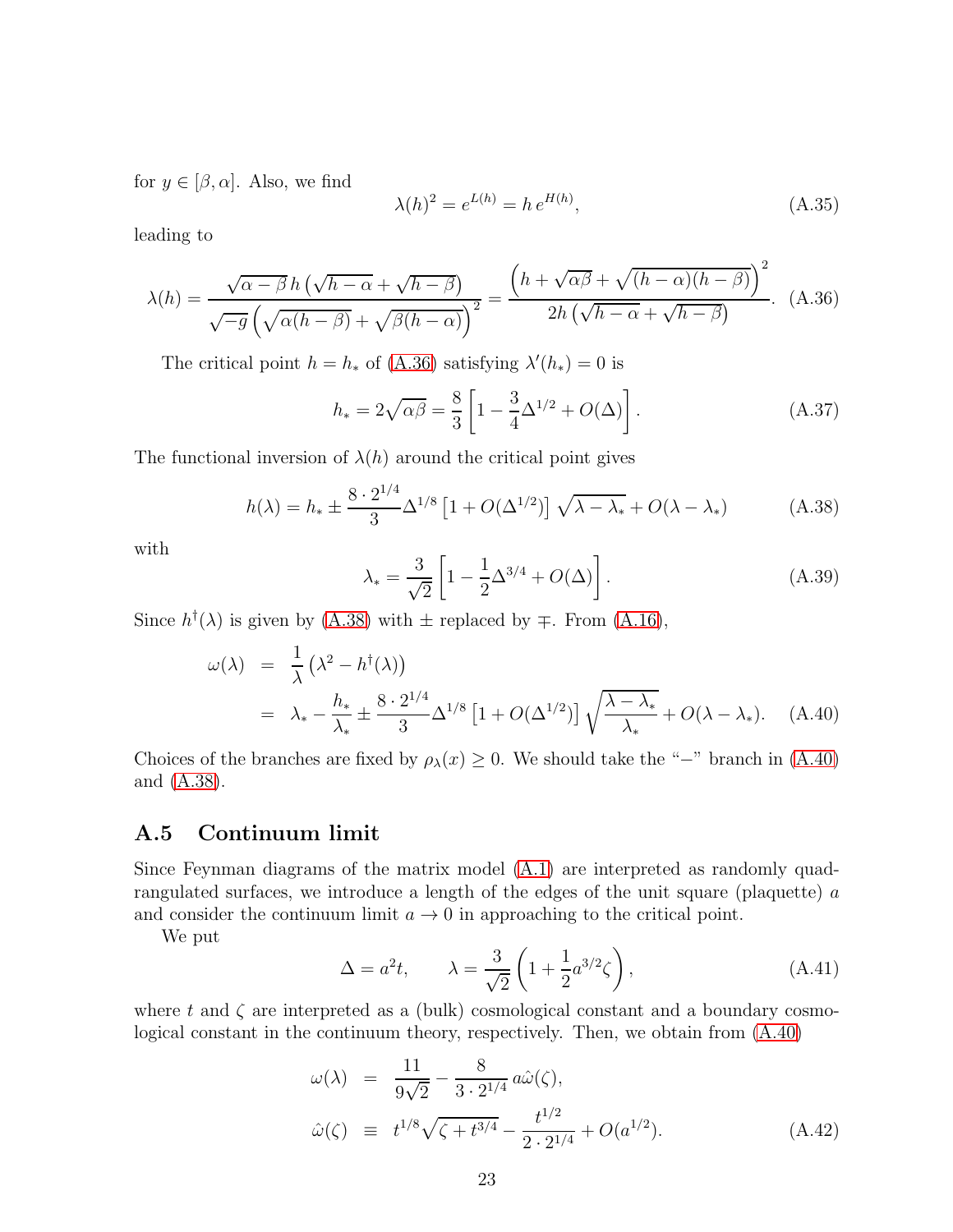$\hat{\omega}(\zeta)$  has a universal meaning in the critical behavior, which defines the quantity in the continuum theory. Here we find the unusual scaling of bulk and boundary cosmological constants implying  $\langle$ (boundary length) $\rangle \sim \langle$ (area) $\rangle^{3/4}$  [\[9\]](#page-27-0).

The one-point function  $\left\langle \frac{1}{N} \right\rangle$  $\frac{1}{N}$ tr  $(M'X M'X)$  is computed as

$$
\left\langle \frac{1}{N} \text{tr} \left( M' X M' X \right) \right\rangle_s' = -\frac{2}{N^2} \frac{1}{Z'_s} \frac{\partial}{\partial g} Z'_s = -\frac{1}{N^2 g} \langle |m| \rangle_s' = -\frac{1}{g} \left( \int_0^\alpha dh \, h \rho(h) - \frac{1}{2} \right) \tag{A.43}
$$

at large N. By expanding [\(A.33\)](#page-22-2) in large h, we find  $\int_0^{\alpha} dh h \rho(h) = -\frac{1}{6}$  $\frac{1}{6}(2X^2+1)+X.$ Finally,

<span id="page-24-1"></span>
$$
\left\langle \frac{1}{N} \text{tr} \left( M' X M' X \right) \right\rangle_s' = \frac{3}{8} - \frac{45}{16} a^2 t + 9 a^3 t^{3/2} + O(a^4). \tag{A.44}
$$

The third term is the leading non-analytic term at  $t = 0$ , which is relevant to the critical behavior. The fractional power  $t^{3/2}$  indicates that the string susceptibility exponent is  $\gamma_{\rm str} = -1/2$  and the bulk surface is described by the same universality class as the  $c = 0$ pure gravity [\[16–](#page-27-7)[18\]](#page-27-8).

# <span id="page-24-0"></span>B Schwinger-Dyson equations

In this appendix, we derive several SD equations in the matrix model  $(A.1)$ , by solving which we obtain one-point functions to be needed to compute a generalized  $EE$  including bulk gravity effects. Let  $T^p$   $(p = 1, \cdots, N^2)$  a basis of  $N \times N$  hermitian matrices satisfying

$$
\operatorname{tr}(T^p T^q) = \delta^{pq}, \qquad \sum_{p=1}^{N^2} (T^p)_{ij} (T^p)_{k\ell} = \delta_{i\ell} \delta_{jk}.
$$
 (B.1)

Matrices  $M'$  and X are expanded by the basis as

$$
M' = \sum_{p=1}^{N^2} M'_p T^p, \qquad X = \sum_{p=1}^{N^2} X_p T^p,
$$
 (B.2)

where  $M'_p$  and  $X_p$  are expansion coefficients.

The SD equation

$$
\left\langle \frac{1}{N} \text{tr} X^2 \right\rangle_s' = 1 - g \left\langle \frac{1}{N} \text{tr} \left( M' X M' X \right) \right\rangle_s' \tag{B.3}
$$

is obtained from the identity

$$
0 = \int d^{N^2} M' d^{N^2} X \sum_{p=1}^{N^2} \frac{\partial}{\partial X^p} \left[ \text{tr} \left( T^p X \right) e^{-S'_s} \right]. \tag{B.4}
$$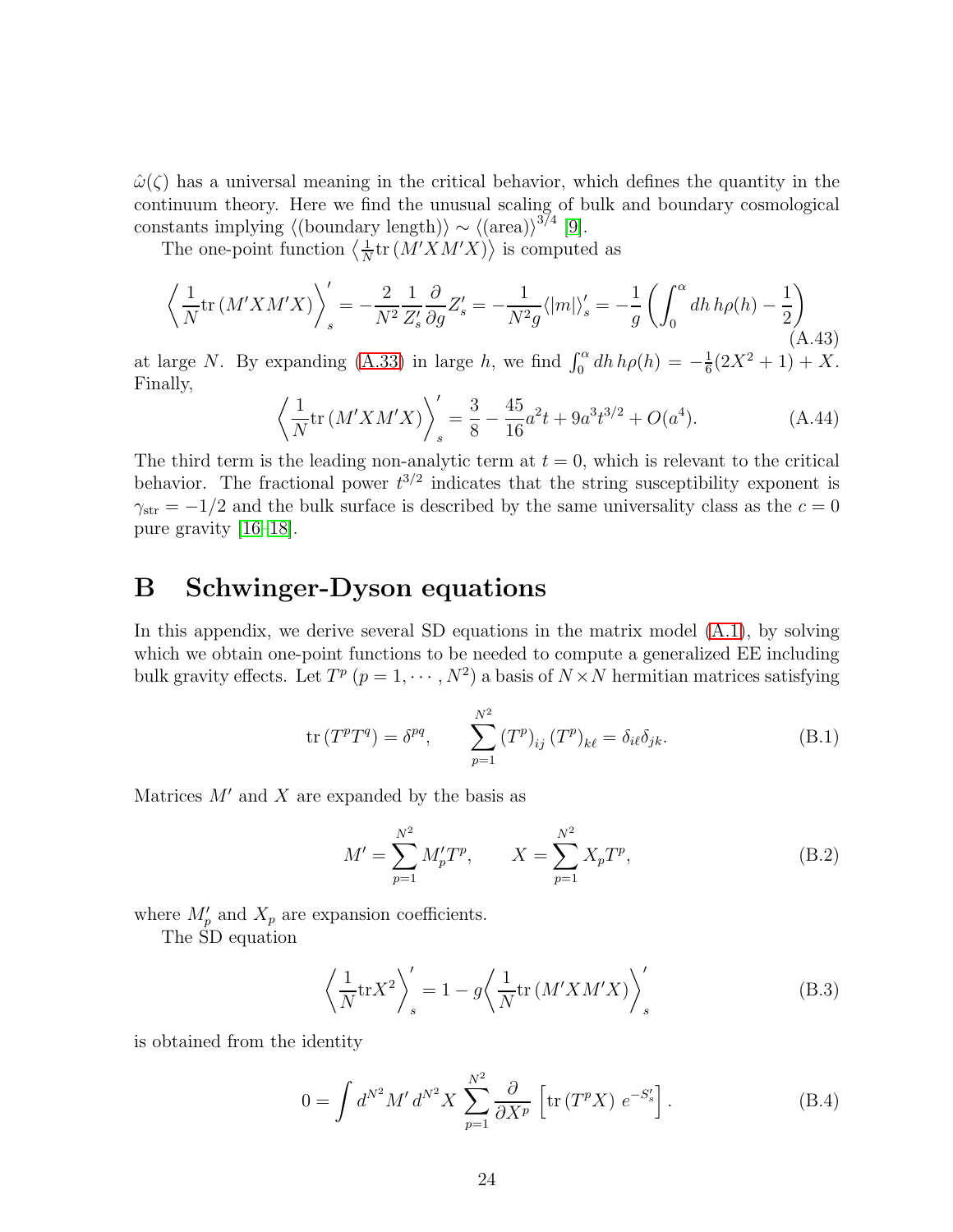Together with [\(A.44\)](#page-24-1), we find

<span id="page-25-1"></span>
$$
\left\langle \frac{1}{N} \text{tr} X^2 \right\rangle_s' = \frac{13}{12} - \frac{3}{4} a^2 t + 2a^3 t^{3/2} + O(a^4)
$$
\n(B.5)

in the large- $N$  limit.

By combining two SD equations from the identities

$$
0 = \int d^{N^2} M' d^{N^2} X \sum_{p=1}^{N^2} \frac{\partial}{\partial X^p} \left[ \text{tr} \left( T^p \frac{1}{z' - M'} X \right) e^{-S'_s} \right],
$$
  
\n
$$
0 = \int d^{N^2} M' d^{N^2} X \sum_{p=1}^{N^2} \frac{\partial}{\partial M'^p} \left[ \text{tr} \left( T^p \frac{1}{z' - M'} \right) e^{-S'_s} \right],
$$
 (B.6)

we obtain

$$
\omega_{X^2}(z') \equiv \left\langle \frac{1}{N} \text{tr} \left( \frac{1}{z' - M'} X^2 \right) \right\rangle_s' = \omega(z') - z' \left( \omega(z')^2 - z' \omega(z') + 1 \right) \tag{B.7}
$$

in the limit  $N \to \infty$ . Use of [\(A.42\)](#page-23-0) with  $z' = \frac{3}{\sqrt{2}}$  $\frac{1}{2}(1+\frac{1}{2}a^{3/2}\zeta')$  yields

<span id="page-25-2"></span>
$$
\omega_{X^2}(z') = \frac{40}{27\sqrt{2}} - \frac{44}{9 \cdot 2^{1/4}} a\hat{\omega}(\zeta') + \frac{311}{108\sqrt{2}} a^{3/2} \zeta' - \frac{32}{34} a^2 \hat{\omega}(\zeta')^2 + O(a^{5/2}).
$$
 (B.8)

The identity

<span id="page-25-3"></span>
$$
0 = \int d^{N^2} M' d^{N^2} X \sum_{p=1}^{N^2} \frac{\partial}{\partial X^p} \left[ \text{tr} \left( T^p \frac{1}{z_1' - M'} X \frac{1}{z_2' - M'} \right) e^{-S'_s} \right]
$$
(B.9)

leads to the SD equation

$$
\omega^{(2)}(z'_1, z'_2) \equiv \left\langle \left( \frac{1}{z'_1 - M'} X \frac{1}{z'_2 - M'} X \right) \right\rangle'_s
$$
  
= 
$$
\frac{1}{1 + gz'_1 z'_2} \left[ \omega(z'_1) \omega(z'_2) + gz'_1 \omega_{X^2}(z'_1) + gz'_2 \omega_{X^2}(z'_2) - g \left\langle \frac{1}{N} \text{tr} X^2 \right\rangle'_s \right]
$$
 (B.10)

at large N. Plugging into this [\(A.42\)](#page-23-0), [\(B.5\)](#page-25-1), [\(B.8\)](#page-25-2) and  $z_i' = \frac{3}{\sqrt{2}}$  $\frac{1}{2}(1+\frac{1}{2}a^{3/2}\zeta'_i)(i=1,2),$ we see that both of the numerator and the denominator in  $(B.10)$  start from the order of  $a^{3/2}$  due to nontrivial cancellations. The result is

<span id="page-25-0"></span>
$$
\omega^{(2)}(z_1', z_2') = \frac{391}{162} - \frac{64\sqrt{2}}{9} a^{1/2} \frac{\hat{\omega}(\zeta_1')\hat{\omega}(\zeta_2') + \hat{\omega}(\zeta_1')^2 + \hat{\omega}(\zeta_2')^2 - \frac{3}{4\sqrt{2}}t}{\zeta_1' + \zeta_2'} + O(a). \tag{B.11}
$$

The second term is relevant to the critical behavior and provides the quantity in the continuum theory.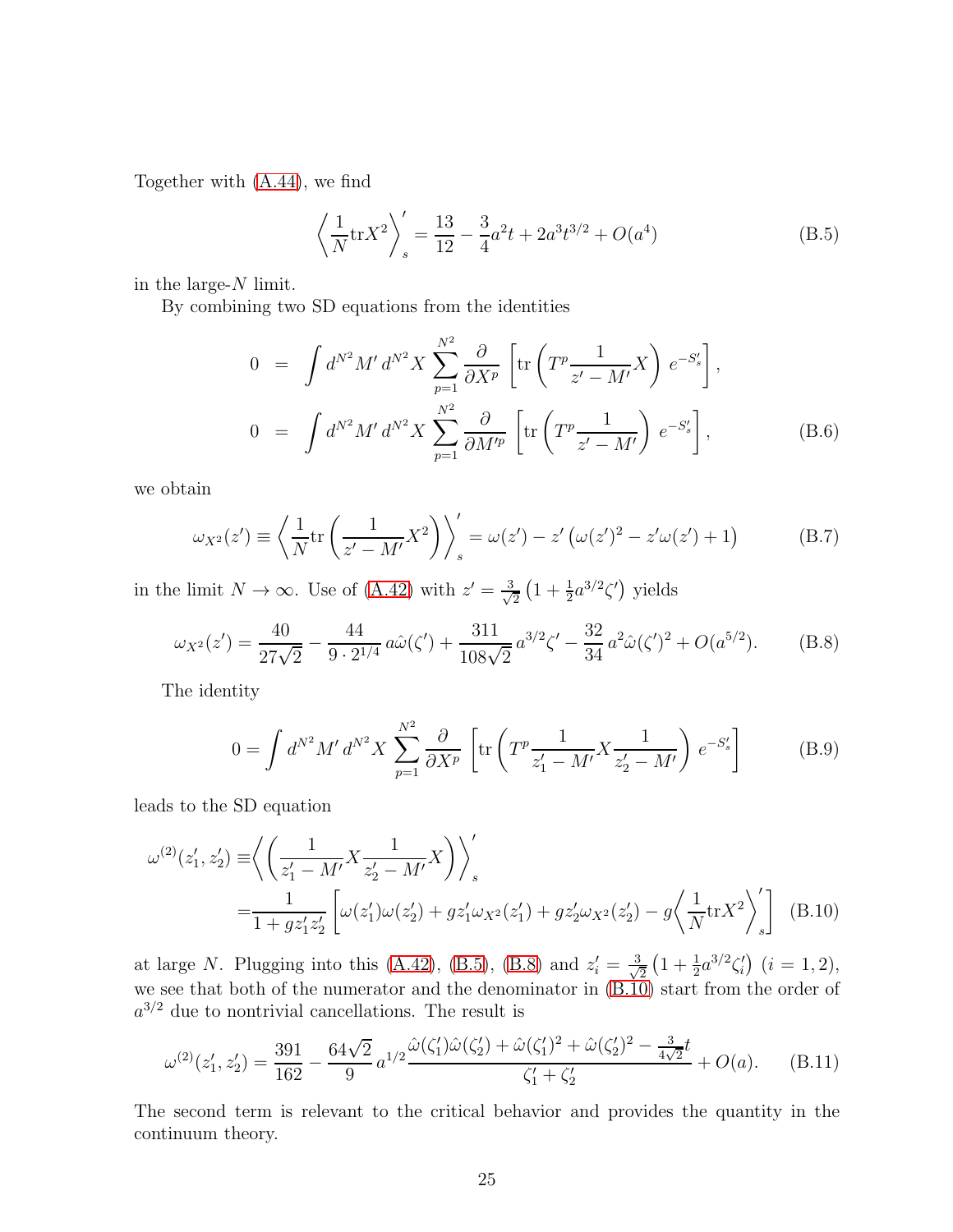The definition of  $\omega^{(2)}(z_1', z_2')$  is expanded in large  $z_1'$  and  $z_2'$  as

$$
\omega^{(2)}(z_1', z_2') = \sum_{k,\ell=0}^{\infty} \frac{1}{z_1'^{2k+1} z_2'^{2\ell+1}} \left\langle \frac{1}{N} \text{tr}\left(M'^{2k} X M'^{2\ell} X\right) \right\rangle_s' + \sum_{k,\ell=0}^{\infty} \frac{1}{z_1'^{2k+2} z_2'^{2\ell+2}} \left\langle \frac{1}{N} \text{tr}\left(M'^{2k+1} X M'^{2\ell+1} X\right) \right\rangle_s' \tag{B.12}
$$

because of the  $Z_2$  symmetry under  $M' \to -M'$ . The first term is extracted by

$$
\omega_e^{(2)}(z_1', z_2') \equiv \frac{1}{2} \left( \omega^{(2)}(z_1', z_2') - \omega^{(2)}(-z_1', z_2') \right) = z_1' z_2' \left\langle \frac{1}{N} \text{tr} \left( \frac{1}{z_1'^2 - M'^2} X \frac{1}{z_2'^2 - M'^2} X \right) \right\rangle_s'.
$$
\n(B.13)

In the continuum limit, this becomes

<span id="page-26-7"></span>
$$
\omega_e^{(2)}(z_1', z_2') = \frac{5}{6} - \frac{32\sqrt{2}}{9}a^{1/2}\frac{\hat{\omega}(\zeta_1')\hat{\omega}(\zeta_2') + \hat{\omega}(\zeta_1')^2 + \hat{\omega}(\zeta_2')^2 - \frac{3}{4\sqrt{2}}t}{\zeta_1' + \zeta_2'} + O(a), \quad (B.14)
$$

whose second term is a half of that of  $\omega^{(2)}(z', w')$  in [\(B.11\)](#page-25-0).

# <span id="page-26-0"></span>References

- [1] J. Eisert, M. Cramer and M.B. Plenio, "Colloquium: Area laws for the entanglement entropy," Rev. Mod. Phys. **82** (2010), 277 [arXiv[:arXiv:0808.3773](http://arxiv.org/abs/0808.3773) [quant-ph]].
- <span id="page-26-1"></span>[2] C. Holzhey, F. Larsen, F. Wilczek, "Geometric and renormalized entropy in conformal field theory," *Nucl. Phys.* **B** [FS] 424 (1994), 443-467.
- <span id="page-26-2"></span>[3] V.E. Korepin, "Universality of Entropy Scaling in One Dimensional Gapless Models," Phys. Rev. Lett. 92 (2004), 096402 [\[arXiv:cond-mat/0311056\]](http://arxiv.org/abs/cond-mat/0311056).
- [4] P. Calabrese, J. Cardy, "Entanglement entropy and conformal field theory"' J. Phys. A42 (2009), 504005 [\[arXiv:0905.4013](http://arxiv.org/abs/0905.4013) [cond-mat,stat-mech]].
- <span id="page-26-3"></span>[5] R. Movassagh, P.W. Shor, "Supercritical entanglement in local systems: Counterexample to the area law for quantum matter," *Proc. Natl. Acad. Sci.* 113 (2016), 13278-13282 [\[arXiv:1408.1657](http://arxiv.org/abs/1408.1657) [quant-ph]].
- <span id="page-26-4"></span>[6] O. Salberger, V. Korepin, "Entangled spin chain," Rev. Math. Phys. 29 (2017) 1750031 [\[arXiv:1605.03842](http://arxiv.org/abs/1605.03842) [quant-ph]].
- <span id="page-26-5"></span>[7] L. Dell'Anna, O. Salberger, L. Barbiero, A. Trombettoni, V.E. Korepin, "Violation of cluster decomposition and absence of light-cones in local integer and half-integer spin chains," Phys. Rev. B 94 (2016) 155140 [\[arXiv:1604.08281](http://arxiv.org/abs/1604.08281) [cond-mat.str-el]].
- <span id="page-26-6"></span>[8] D. Boulatov, V. Kazakov, I. Kostov and A. A. Migdal, "Analytical and Numerical Study of the Model of Dynamically Triangulated Random Surfaces," Nucl. Phys. B 275 (1986), 641.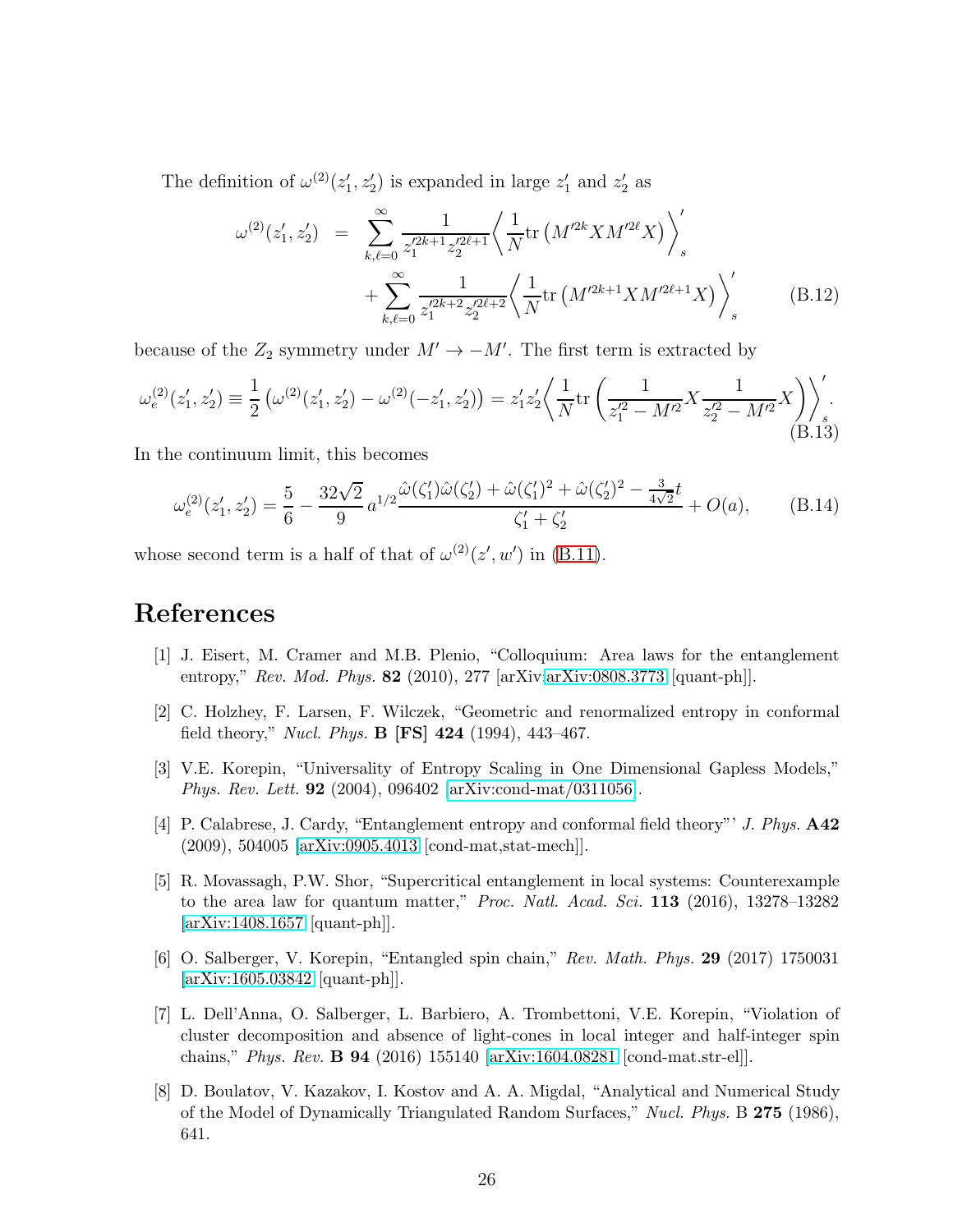- <span id="page-27-0"></span>[9] V. A. Kazakov and P. Zinn-Justin, "Two matrix model with ABAB interaction," Nucl. Phys. B 546 (1999), 647-668 [\[arXiv:hep-th/9808043](http://arxiv.org/abs/hep-th/9808043) [hep-th]].
- <span id="page-27-2"></span><span id="page-27-1"></span>[10] F. Sugino and V. Korepin, "Rényi entropy of highly entangled spin chains," Int. J. Mod. Phys. B 32 (2018) no.28, 1850306 [\[arXiv:1806.04049](http://arxiv.org/abs/1806.04049) [hep-th]].
- <span id="page-27-3"></span>[11] F. Sugino and V. Korepin, "Generalized Entanglement Entropy in New Spin Chains," Springer Proc. Phys. 239 (2020) 109.
- <span id="page-27-4"></span>[12] C. Itzykson and J. Zuber, "The Planar Approximation. 2.," J. Math. Phys. 21 (1980), 411.
- <span id="page-27-5"></span>[13] M. Mehta, "A Method of Integration Over Matrix Variables," Commun. Math. Phys. 79 (1981), 327-340.
- <span id="page-27-6"></span>[14] L. Chekhov and C. Kristjansen, "Hermitian matrix model with plaquette interaction," Nucl. Phys. B 479 (1996), 683-696 [\[arXiv:hep-th/9605013](http://arxiv.org/abs/hep-th/9605013) [hep-th]].
- <span id="page-27-7"></span>[15] F. David, "Planar Diagrams, Two-Dimensional Lattice Gravity and Surface Models," Nucl. Phys. B 257 (1985), 45.
- [16] V. Knizhnik, A. M. Polyakov and A. Zamolodchikov, "Fractal Structure of 2D Quantum Gravity," Mod. Phys. Lett. A 3 (1988), 819.
- <span id="page-27-8"></span>[17] F. David, "Conformal Field Theories Coupled to 2D Gravity in the Conformal Gauge," Mod. Phys. Lett. A **3** (1988), 1651.
- [18] J. Distler and H. Kawai, "Conformal Field Theory and 2D Quantum Gravity," Nucl. Phys. B 321 (1989), 509-527.
- <span id="page-27-9"></span>[19] L. Dell'Anna, "Long-distance entanglement in Motzkin and Fredkin spin chains," SciPost Phys. 7 (2019), 053 [\[arXiv:1904.05205](http://arxiv.org/abs/1904.05205) [cond-mat.stat-mech]].
- <span id="page-27-10"></span>[20] Z. Zhang and I. Klich, "Entropy, gap and a multi-parameter deformation of the Fradkin spin chain," J. Phys. A50 (2017), 425201 [\[arXiv:1702.03581](http://arxiv.org/abs/1702.03581) [cond-mat,stat-mech]].
- [21] O. Salberger, T. Udagawa, Z. Zhang, H. Katsura, I. Klich and V. Korepin, "Deformed Fredkin spin chain with extensive entanglement," J. Stat. Mech. Theory Exp. 1706 (2017), 063103 [\[arXiv:1611.04983](http://arxiv.org/abs/1611.04983) [cond-mat,stat-mech]].
- <span id="page-27-11"></span>[22] Z. Zhang, A. Ahmadain and I. Klich, "Novel quantum phase transition from bounded to extensive entanglement," Proc. Natl. Acad. Sci. 114 (2017), 5142-5146 [\[arXiv:1606.07795](http://arxiv.org/abs/1606.07795) [quant-ph]].
- <span id="page-27-12"></span>[23] R. Vasseur, A. C. Potter, Y-Z. You and A. W. W. Ludwig "Entanglement Transitions from Holographic Random Tensor Networks," Phys. Rev. B 100 (2019), 134203 [\[arXiv:1807.07082](http://arxiv.org/abs/1807.07082) [cond-mat.stat-mech]].
- [24] R. N. Alexander, G. Evenbly and I. Klich, "Exact holographic tensor networks for the Motzkin spin chain," [arXiv:1806.09626](http://arxiv.org/abs/1806.09626) [quant-ph].